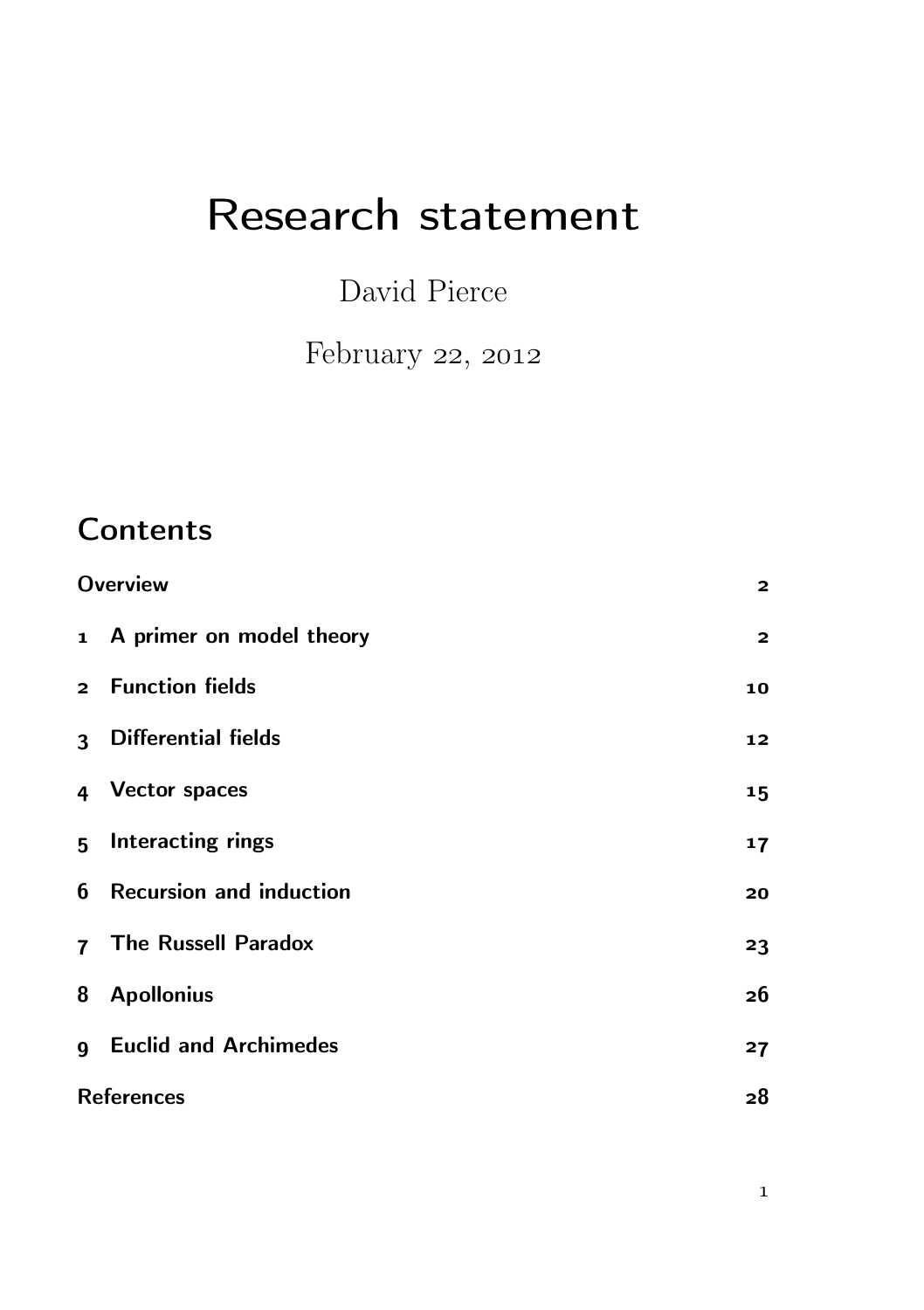#### **Overview**

My specific training, and my publications so far, are in the part of mathematical logic called model theory, and especially in the model theory of fields and differential fields. My interests and work also spread into foundations and history; these subjects are a way to understand mathematics as it is done today, and to add to it.

#### A primer on model theory

When model theorists address a general audience, they often feel the need to explain their subject from the very beginning. In that spirit, I compose the present section of this document.

Model theory is a specific area of mathematics, raising and answering its own questions. However, like category theory, it is also a point of view, a way to think about all of mathematics. Sometimes this point of view leads to new insights, proofs, and theorems.

To my knowledge, the first two textbooks (as opposed to treatises) of model theory are Bell and Slomson's *Models and Ultraproducts* of 1969  $[7]$  and Chang and Keisler's *Model Theory* of 1973 [10]. According to Bell and Slomson,

Model theory. . . can be described briefly as the study of the relationship between formal languages and abstract structures.

Chang and Keisler have a similar description:

Model theory is the branch of mathematical logic which deals with the relation between a formal language and its interpretations, or models.

Chang and Keisler also suggest the equation

universal algebra  $+$  logic  $=$  model theory;

but this is perhaps restrictive, simply because universal algebra is about sets with distinguished operations, and not relations in general; but model theory does study sets with arbitrary relations.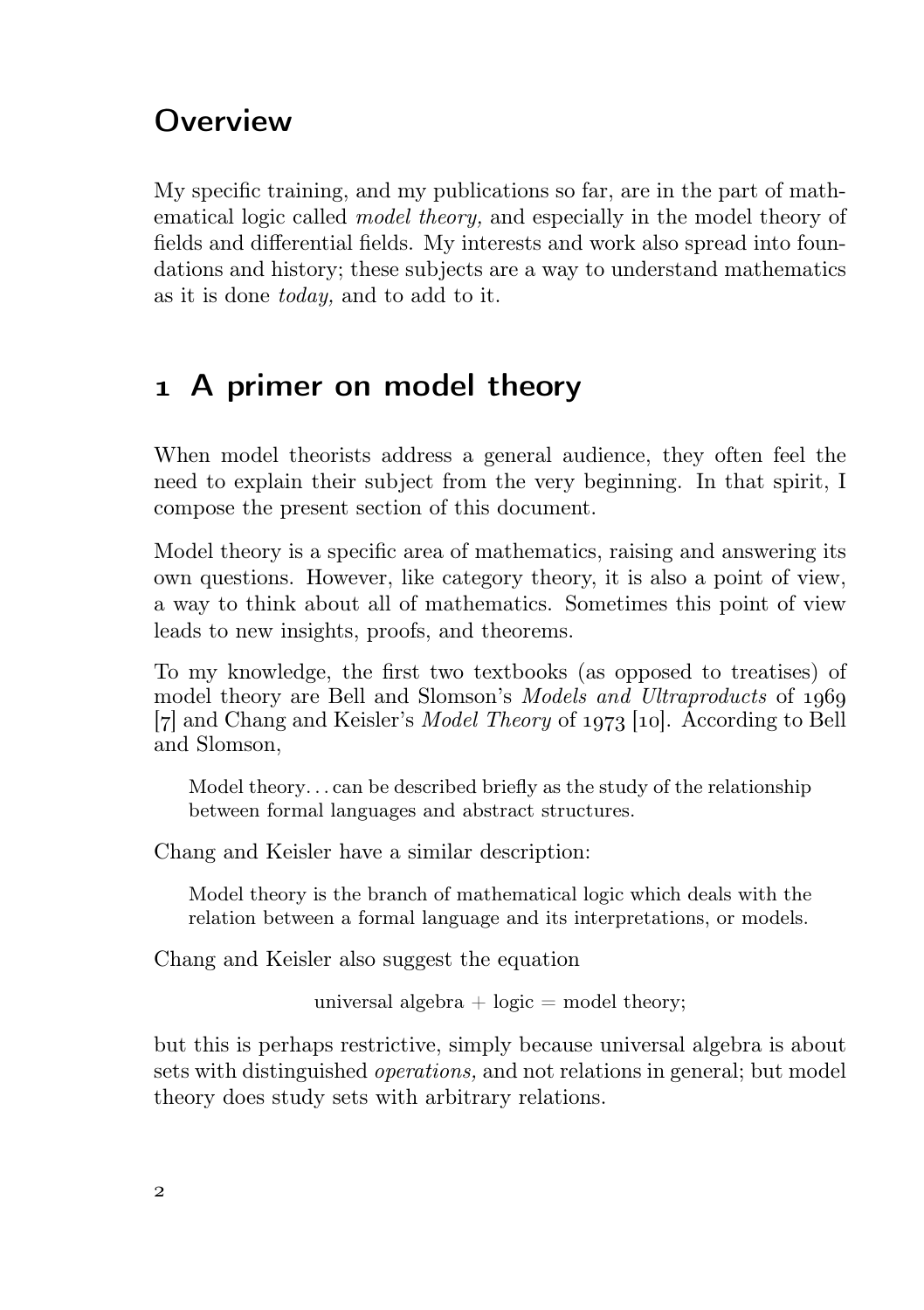The emphasis on a formal language may be relaxed. According to Wilfrid Hodges in his encyclopedic volume *Model Theory* of  $1993$  [ $34$ , p. ix],

Model theory is the study of the construction and classification of structures within specified classes of structures. A 'specified class of structures' is any class of structures that a mathematician might choose to name. For example, it might be the class of abelian groups, or of Banach algebras, or sets with groups which act on them primitively. Thirty or forty years ago the founding fathers of model theory were particularly interested in classes specified by some set of axioms in first-order predicate logic—this would include the abelian groups but not the Banach algebras or the primitive groups. Today we have more catholic tastes, though many of our techniques work best on the firstorder axiomatisable classes.

This definition may misleadingly suppress the logical aspect of model theory. The classification of the finite simple groups is not really a modeltheoretic project, although it has been an inspiration for the project of classifying the infinite simple groups of finite Morley rank, and Morley rank is a logical notion (see page 9).

I propose the following definition: **model theory** is the study of structures *quâ* models of theories. For *quâ*, one may read *in the capacity* of or as. The three terms structure, model, and theory must now be explained.

Structures appear in most mathematics. Groups, rings, ordered fields, partially ordered sets: all are examples of structures. A structure then is a set with some extra 'structure'. For us, this extra 'structure' consists of:

- some distinguished relations and operations on the set,
- some specific elements of the set.

None of the extra structure is actually required to be present; a bare set is an example of a structure.

Note that Hodges's example of Banach spaces does not exactly fit this definition of structure. Model-theorists have indeed developed a Banachspace logic for studying Banach spaces; but this subject is beyond the bounds of the present exposition.

The ordered field of real numbers is the structure consisting of: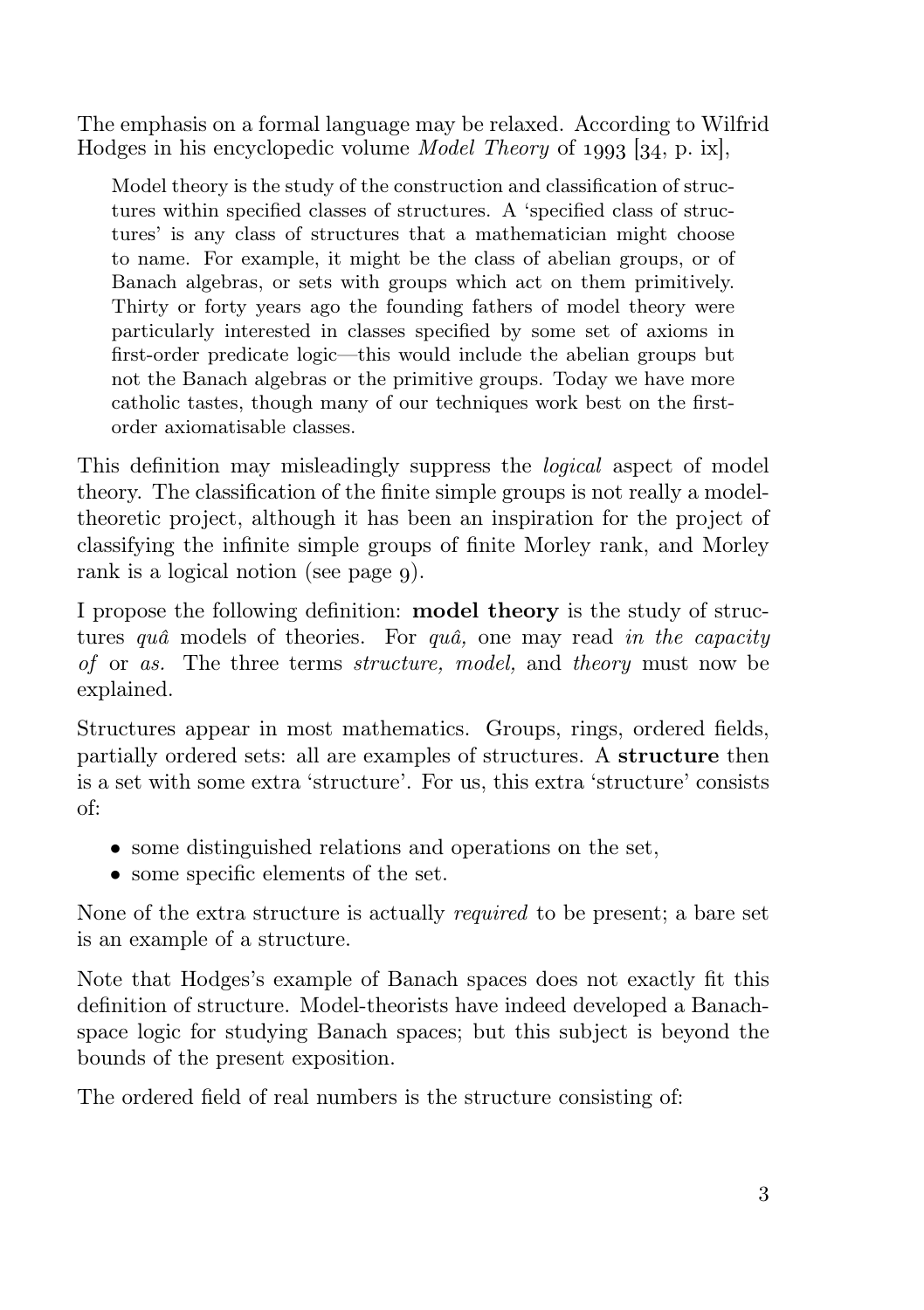- $\bullet$  the set  $\mathbb R$  of real numbers:
- the operations of addition, additive inversion, and multiplication on R;
- the relation 'less than' on  $\mathbb{R}$ :
- the additive identity and the multiplicative identity in  $\mathbb{R}$ .

In this example, there are standard symbols for the distinguished operations, relations, and elements, and the structure can be denoted by

$$
(\mathbb{R}, +, -, \cdot, <, 0, 1).
$$

We can then speak of *reducts* of this structure, such as

$$
(\mathbb{R},+,-,\;\cdot\;,<).
$$

This reduct is not much different from the original structure, since 0 and 1 are definable in the reduct, by the formulas

$$
x + x = x, \qquad x \cdot x = x,
$$

respectively; for example, the solution set of  $x + x = x$  in R is just  $\{0\}$ . Also, the relation  $\lt$ , considered as the set  $\{(x, y): x \lt y\}$ , is definable in  $(\mathbb{R}, +, -, \cdot)$  by the formula

$$
x \neq y \land \exists z \ x + z^2 = y
$$

(where  $z^2$  stands for  $z \cdot z$ ). Finally, the operation  $x \mapsto -x$ , considered as the relation  $\{(x, y): y = -x\}$ , is definable in  $(\mathbb{R}, +, 0)$  by

$$
x + y = 0;
$$

hence it is definable in  $(\mathbb{R}, +)$  by  $(x + y) + (x + y) = x + y$ .

In short, everything that can be defined in  $(\mathbb{R}, +, -, \cdot, <, 0, 1)$  can already be defined in  $(\mathbb{R}, +, \cdot)$ . This can be compared to the situation in propositional logic, where, because of De Morgan's law

$$
\neg (P \lor Q) \iff \neg P \land \neg Q,
$$

we have  $P \vee Q \iff \neg(\neg P \wedge \neg Q)$ , so that everything that can be said with 'or' can be said also with 'and' and 'not'.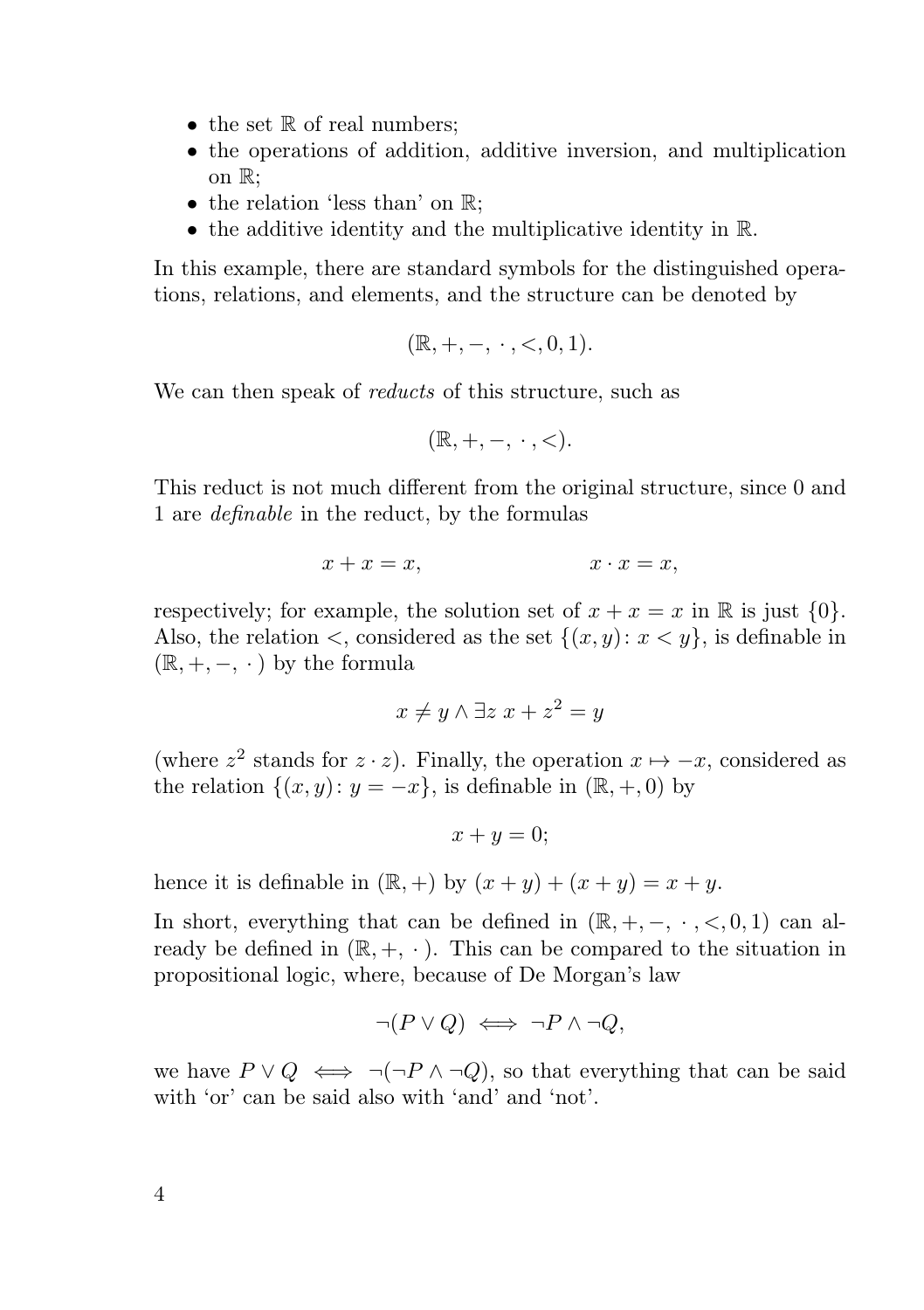However, not every proposition that can be expressed with 'and' and 'not' together can be expressed in terms of 'and' alone. Similarly, multiplication cannot be defined in  $(\mathbb{R}, +)$ . To prove this, all we need to know is that definable operations and relations of a structure are invariant under automorphisms of the structure. Since  $(\mathbb{R}, +)$  is a torsion-free divisible abelian group, it can be understood as a vector-space over Q. There is an automorphism of this space that takes the one-dimensional subspace  $\mathbb Q$  to the subspace  $\{x \cdot \sqrt{2} : x \in \mathbb Q\}$ , and such an automorphism does not fix the subset  $\{(x, y, z): x \cdot y = z\}$  of  $\mathbb{R}^3$ . Therefore multiplication is not definable in  $(\mathbb{R}, +)$ .

The structure  $(\mathbb{R}, +, -, \cdot, <, 0, 1)$  has the **signature**  $\{+, -, \cdot, <, 0, 1\}$ . In the signature, the symbols have no meaning; in the structure, they stand for particular operations, relations, or elements. Two structures can have the same signature. For example, all abelian groups can be understood to have the same signature  $\{+, -, 0\}$ ; or the signature may be taken to be simply  $\{+\}$ , since the operation denoted by – and the element denoted by 0 are definable in terms of  $+$  by the same formulas in any abelian group.

When we are trying to make things precise, and the underlying set of a structure is A, then the structure itself might be denoted by  $\mathfrak{A}$ , if we really need to distinguish between the two. (Often we need not distinguish.) If S is a symbol in the signature of  $\mathfrak{A}$ , then the operation or relation or individual that it denotes in  $\mathfrak A$  can be denoted also by  $S^{\mathfrak A}$ . For example, a function f from a group  $G$  to a group  $H$  is defined to be a homomorphism if

$$
f(x \cdot G y) = f(x) \cdot H f(y);
$$

here it is emphasized that the operations of multiplication on the left and right sides are actually distinct. However, often we do not feel the need to express this distinction notationally.

In the general situation, if  $S^{\mathfrak{A}}$  is a relation, then it is considered to be one of the definable relations of  $\mathfrak{A}$ . If  $S^{\mathfrak{A}}$  is an *n*-ary operation for some n in N, then the relation  $\{(\vec{x}, S^{\mathfrak{A}}(\vec{x})): \vec{x} \in A^n\}$  is a definable  $(n + 1)$ -ary relation. If  $S^{\mathfrak{A}}$  is an element of A, then  $\{S^{\mathfrak{A}}\}$  is a definable singulary relation. The collection of all definable relations of  $\mathfrak A$  is built up by standard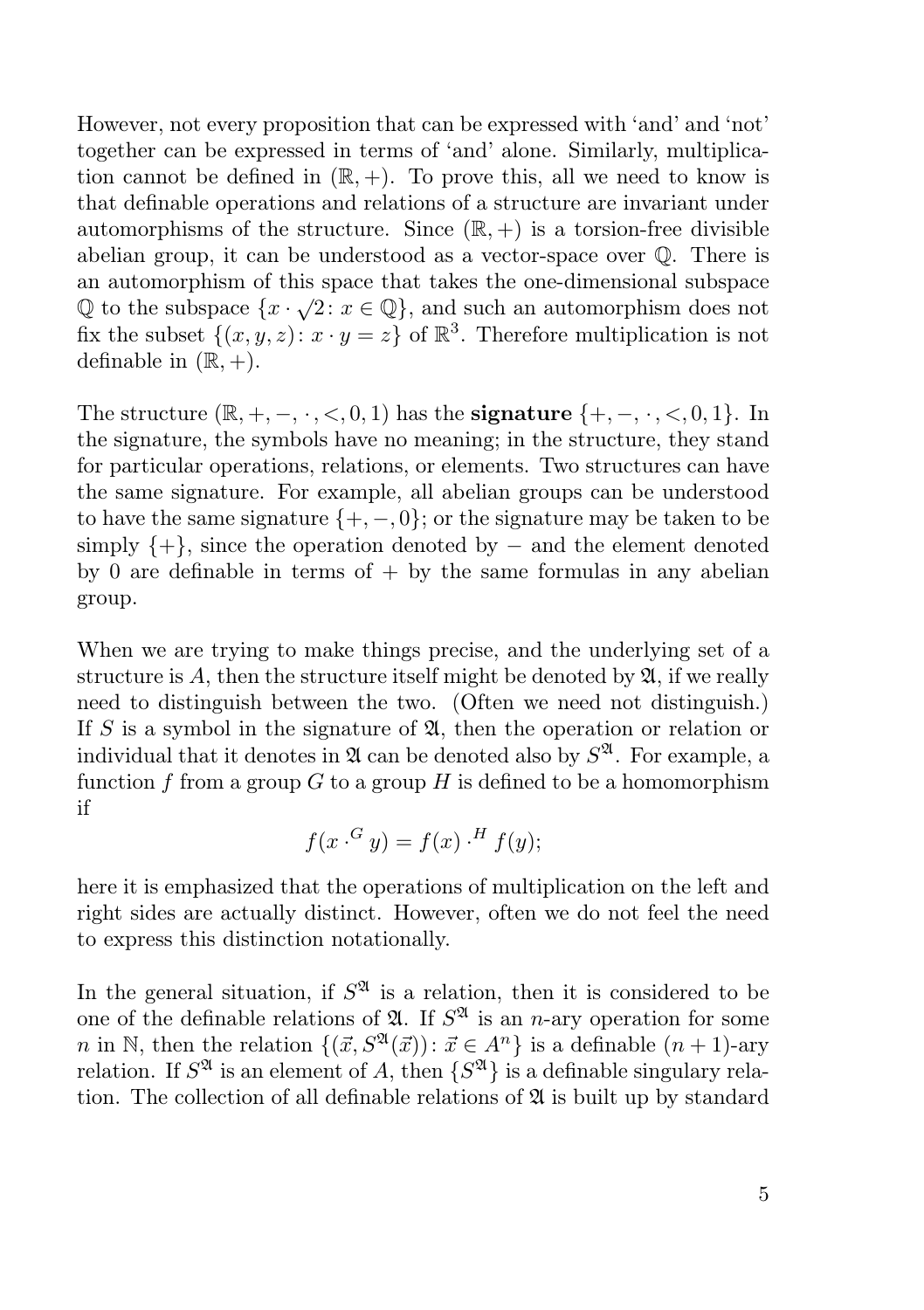set-theoretic operations: binary intersection, binary union, complementation, and also the coordinate projections

$$
X \mapsto \{(x_0, \ldots, \hat{x}_i, \ldots, x_{n-1}) : (x_0, \ldots, x_{n-1}) \in X\}.
$$

These are the operations expressed by the logical symbols  $\wedge$ ,  $\vee$ ,  $\neg$ , and  $\exists x_i$ . Also, the diagonal relation  $\{(x, x): x \in A\}$  is considered definable, and if some relation is definable, then so is its inverse image under a coordinate projection. Finally,  ${b}$  is definable whenever  $b \in A$ .

Thus a definable relation of a structure is the solution set of a formula of *first-order logic* in the signature of the structure, possibly with parameters from the structure. The formula then defines its solution set. In high school algebra, when one studies graphs of equations like  $y = mx + k$  or  $x^2 + y^2 = r^2$ , one is studying sets definable in  $(\mathbb{R}, +, \cdot)$ . But the formula defining a set may be more than an equation; it may involve Boolean connectives and quantifiers, as in the earlier examples. In  $(\mathbb{R}, +, \cdot)$ , the interval  $[-1, 1]$  is defined by the formula  $\exists y \ x^2 + y^2 = 1$ .

First-order logic is logic in which variables stand for individuals, not operations or sets. The Completeness Axiom for  $(\mathbb{R}, \leq)$  is formulated in second-order logic, since the axiom is that every nonempty subset of  $\mathbb R$ with an upper bound has a least upper bound. Similarly, the Induction Axiom for the structure  $(N, 1, x \mapsto x + 1)$  of the natural numbers is not first-order, but second-order.

Model theory is generally concerned with first-order logic. This restriction may seem mathematically unnatural; but it is no more unnatural than restricting one's attention to, say, groups or modules.

Formulas of first-order logic have finite length. In particular, the intersection of an infinite collection of definable sets of  $A<sup>n</sup>$  is not necessarily definable. Such intersections are still of interest though; they are said to be type-definable.

The foregoing argument for why multiplication is not definable in  $(\mathbb{R}, +)$ does not actually require that formulas be first-order. Model theory normally uses first-order logic because it makes available the Compactness Theorem. To talk about this, we should first work out the remaining two undefined terms in the definition of model theory.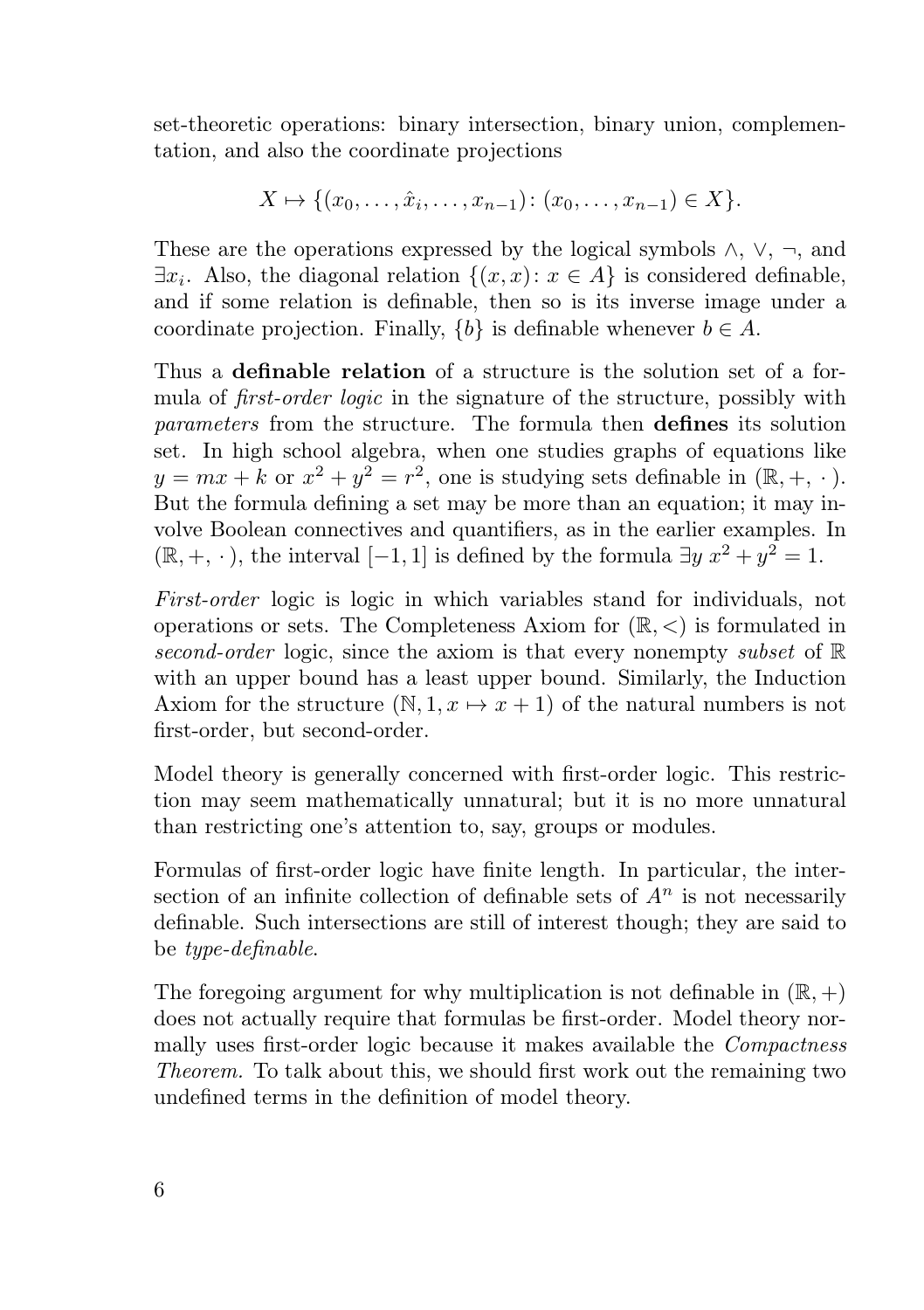A formula with n free variables in the signature of  $\mathfrak A$  defines a subset of  $A<sup>n</sup>$ . A formula with no free variables is a **sentence**; it defines a subset of  $A^0$ . It is convenient here to consider the non-negative integers as the set-theorist's natural numbers, as defined by von Neumann [67]:  $0 = \emptyset$ , and  $n+1 = n \cup \{n\}$ . Then  $A^n$  is the set of functions from  $\{0, \ldots, n-1\}$ to A, and in particular  $A^0$  is the set of functions with empty domain. There is only one such function, namely  $\varnothing$  or 0; so  $A^0 = \{0\} = 1$ , and its subsets are 0 and 1. In the present context, we can consider these subsets as **falsehood** and **truth**, respectively. To say that a sentence is true in a structure is just to say that the nullary relation defined by the sentence is truth.

Suppose  $\Delta$  is a set of first-order sentences in some signature. A **model** of  $\Delta$  is a structure in which all sentences in  $\Delta$  are true. A sentence  $\sigma$  is a logical consequence of  $\Delta$ , and  $\Delta$  entails  $\sigma$ , if  $\sigma$  is true in every model of  $\Delta$ . A theory is a set of sentences that contains all of its own logical consequences. The set of logical consequences of  $\Delta$  is then a theory: it is said to be the theory **axiomatized** by  $\Delta$ . Often the distinction between a theory and the sentences that axiomatize it is blurred.

The Compactness Theorem is that, if every finite subset of some set of sentences has a model, then the whole set has a model.

For example, suppose  $T$  is the theory of finite fields, that is,  $T$  consists of all sentences in the signature  $\{+,-,\cdot,0,1\}$  that are true in every finite field. If  $n \in \mathbb{N}$ , let  $\sigma_n$  be the sentence

$$
\exists x_0 \cdots \exists x_{n-1} \bigwedge_{i < j < n} x_i \neq x_j,
$$

which says that every model has at least  $n$  elements. Every finite subset of  $T \cup {\sigma_n : n \in \mathbb{N}}$  has a model, namely a finite field that is sufficiently large. By the Compactness Theorem, the whole set has models, and these are infinite: they are the infinite models of the theory of finite fields. (They are called pseudofinite fields and are characterized by Ax  $\left[5\right]$ .)

In algebraic geometry, a **constructible set** is a set defined by a *quantifier* free formula (with parameters) in an algebraically closed field. A theorem of Chevalley  $[28, p. 94]$  is that a coordinate projection of an constructible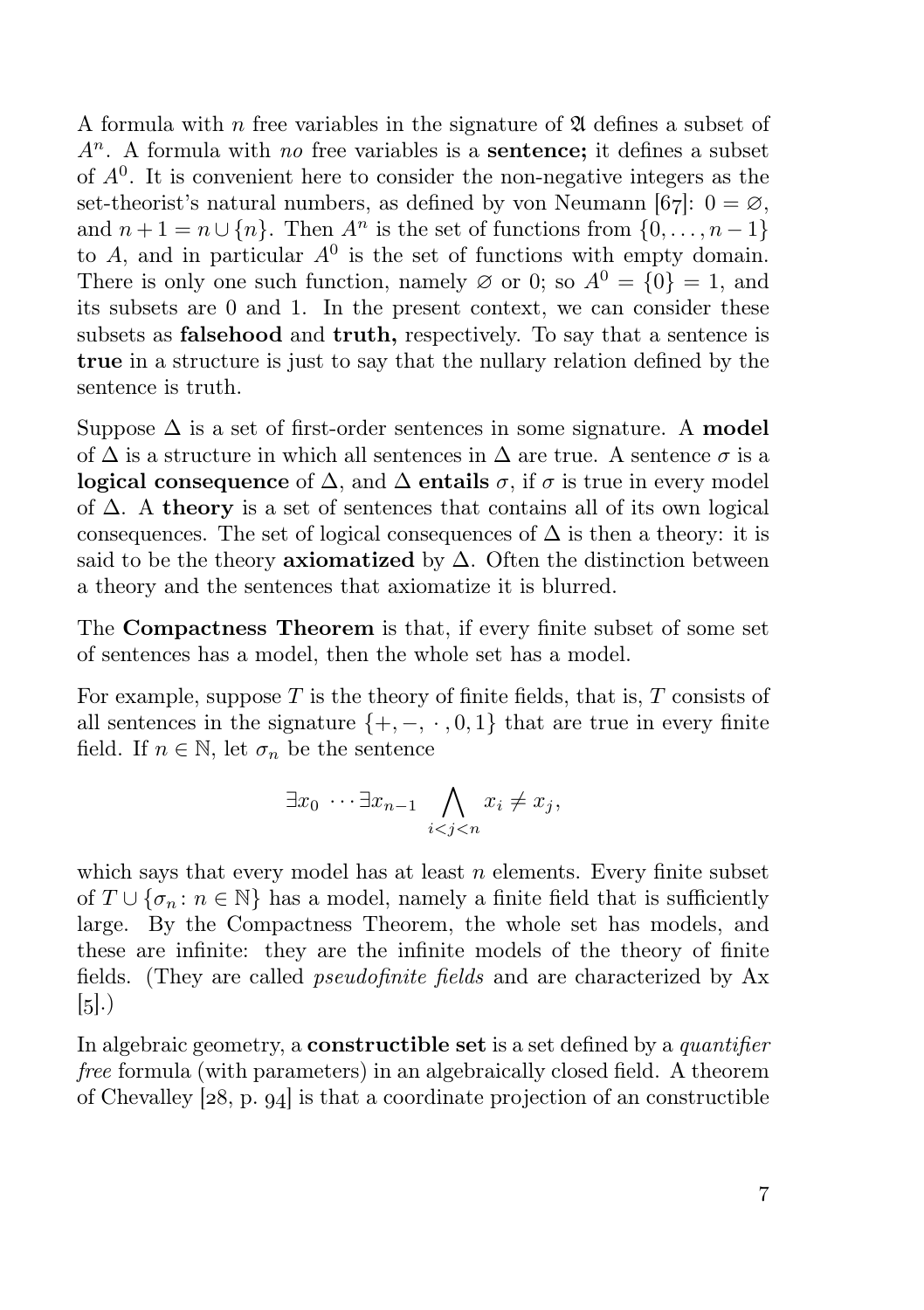set is a constructible set. This is equivalent to Tarski's theorem that the theory of algebraically closed fields admits elimination of quantifiers.

As suggested in the example of pseudofinite fields, the theory of a class  $\mathscr K$  of structures in some signature is the set of sentences in that signature that are true in every structure in  $\mathscr K$ . If  $\mathscr K$  has a unique element  $\mathfrak A$ , then the theory of  $\mathscr X$  is the **theory of**  $\mathfrak A$ . The theory of  $\mathfrak A$  is a **complete theory:** that is, for every sentence  $\sigma$  of the signature of  $\mathfrak{A}$ , the theory of  $\mathfrak{A}$ contains either  $\sigma$  or its negation  $\neg \sigma$ . For example, the structure  $(\mathbb{N}, +, \cdot)$ has a complete theory. **Gödel's Incompleteness Theorem**  $[25]$  is that this theory is not recursively axiomatizable: there is no rule for writing down a set of sentences that axiomatize the theory.

I shall discuss the proof of Gödel's theorem in  $\S$  6 and 7. Meanwhile, there are many common examples of recursively axiomatizable complete theories. Abraham Robinson's *Complete Theories* [56] is all about them. One of them is  $ACF_p$ , the theory of algebraically closed fields of a given characteristic p. This completeness can be understood as the logical basis for the Lefshetz Principle, whereby certain statements proved in  $\mathbb C$  by analytic methods automatically hold in every algebraically closed field of characteristic 0. Such statements certainly do hold generally, if they are first-order statements<sup>1</sup>

In a lecture at the Mathematical Sciences Research Institute in Berkeley in 1998, Lou van den Dries  $[65]$  (citing Ehud Hrushovski as the source) described model theory as the 'geography of tame mathematics'. For present purposes, we can understand a structure to be tame if its complete theory is recursively axiomatizable. Model theory provides tools for identifying such structures, which may arise naturally in the study of wild (non-tame) structures. For example,

- $(N, +, \cdot)$  is wild, by Gödel, as noted.
- N is definable in  $(\mathbb{Z}, +, \cdot)$ , by Lagrange's theorem that every positive integer is the sum of four squares; therefore  $(\mathbb{Z}, +, \cdot)$  is wild.
- Therefore  $(\mathbb{Q}, +, \cdot)$  is wild, by the theorem of Julia Robinson [58] that  $\mathbb Z$  is definable in  $(\mathbb Q, +, \cdot)$ .

<sup>&</sup>lt;sup>1</sup>Some loosening of the first-order requirement is possible; see Hodges  $[34, p. 700]$  for discussion and references.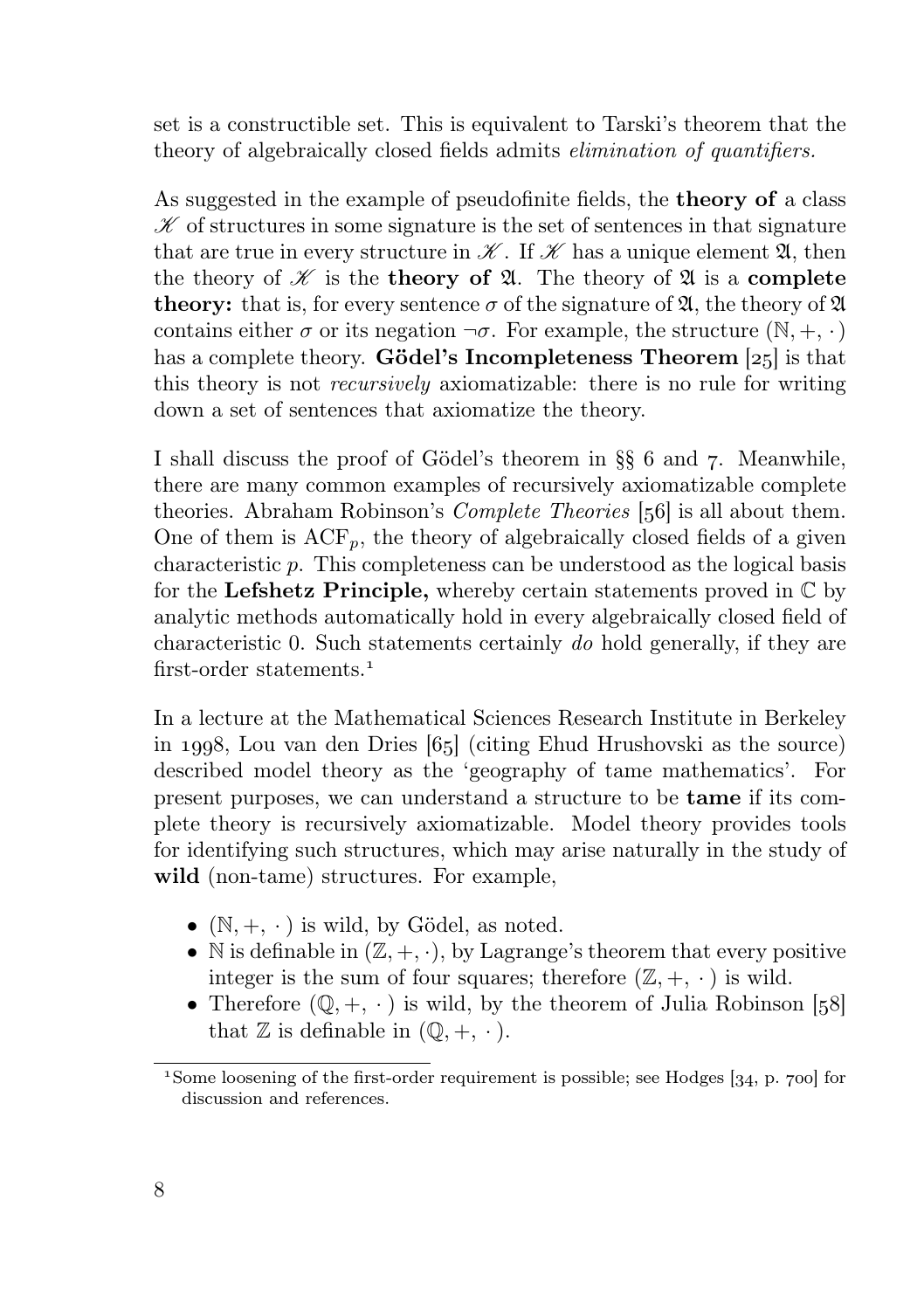• However, the Dedekind completion  $(\mathbb{R}, +, \cdot)$  and the *p*-adic completions  $(\mathbb{Q}_n, +, \cdot)$  of  $(\mathbb{Q}, +, \cdot)$  are tame, by work of Tarski, Ax, Kochen, and Ershov.

Making use of the Compactness Theorem and its proof, one shows that a theory with one infinite model has a model of every infinite cardinality, at least if that cardinality is not less than the cardinality of the signature of the theory. Since  $(\mathbb{R}, +, \cdot, <)$  is the only Dedekind-complete ordered field (up to isomorphism) of any cardinality, it follows that the Completeness Axiom cannot be recast in a first-order way.

The theory of  $(\mathbb{C}, +, \cdot)$ , which is the recursively axiomatizable theory  $ACF<sub>0</sub>$ , has just one model (up to isomorphism) in every uncountable cardinality; in a word, the theory is categorical in every uncountable cardinality. Again, as noted, the complete first-order theory of  $(\mathbb{R}, +, \cdot, <)$ ) is also recursively axiomatizable: it is the theory RCF of real-closed ordered fields. However, this theory is as far from categorical as possible: it has  $2^{\kappa}$  nonisomorphic models of cardinality  $\kappa$ , for every infinite cardinal κ.

A model of  $ACF_p$  is determined up to isomorphism by its transcendence degree. The study of how theories can have such a property was pursued by Michael Morley, who showed  $[44]$  that a theory (in a countable signature) that is categorical in one uncountable cardinality must, like  $\text{ACF}_p$ , be categorical in every uncountable cardinality. In the argument, he used the notion now called *Morley rank* (see page 3). Saharon Shelah continued this work by identifying those complete first-order theories whose uncountable models could possibly be *classified*: classified by a cardinal invariant, as in the case of algebraically closed fields, or more generally by many cardinals, arranged in a tree. The specific possibilities for this classification were worked out by Hart and Laskowski  $[27, 26]$ . (Laskowski was my teacher.)

For an example of how such trees arise, let  $T$  be the theory of an equivalence relation  $E$ , all of whose classes are infinite. Then  $T$  turns out to be a complete theory, and each model is determined by:

- . the number of E-classes;
- . the size of each E-class.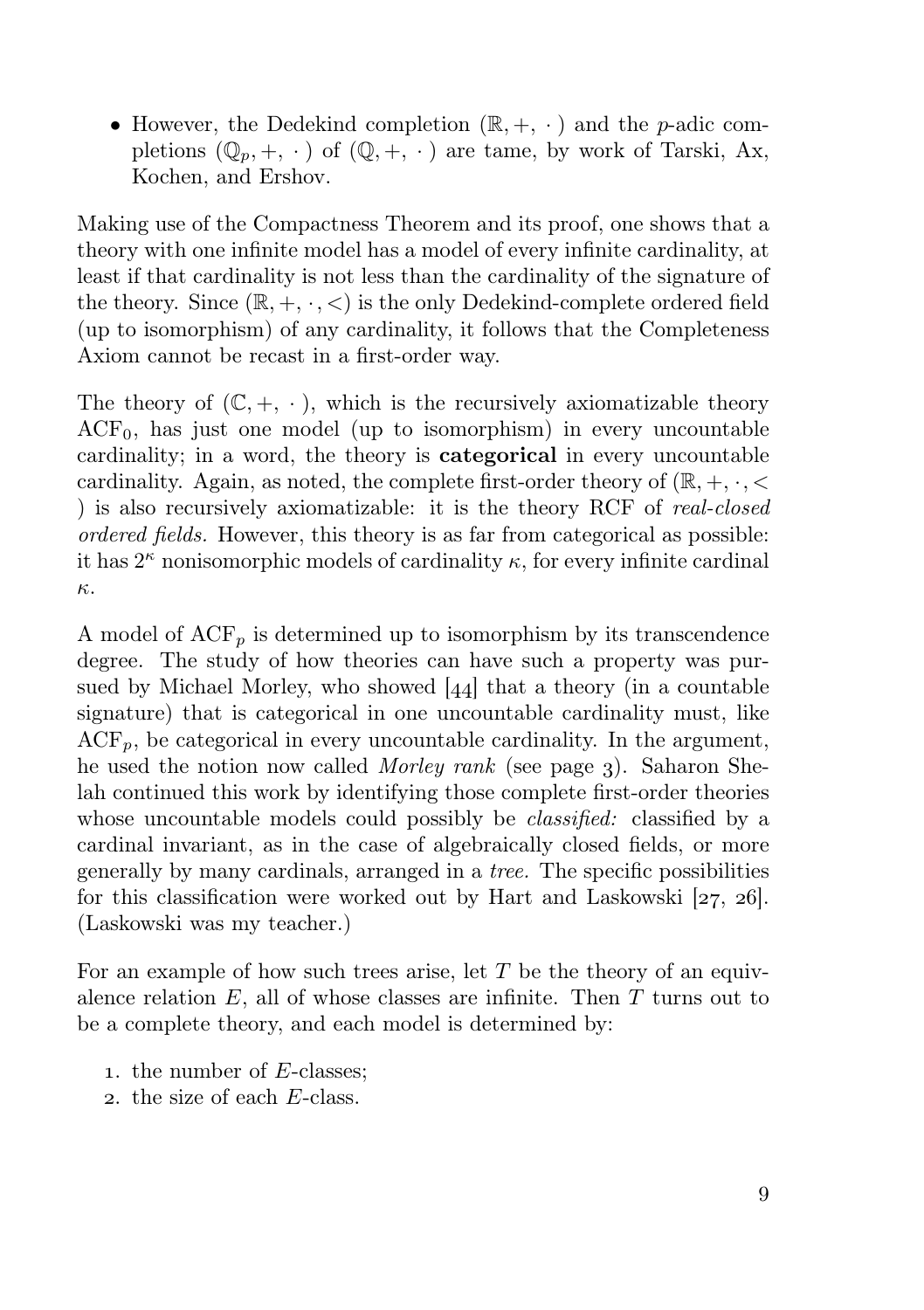This information can be arranged in a tree. To be precise, suppose  $\mathfrak{M}$  is a model of T of cardinality  $\kappa$ . Then there is an injective function f or  $x \mapsto (x_0, x_1)$  from M into  $\kappa \times \kappa$  such that

$$
x_0 = y_0 \iff x \mathrel{E} y.
$$

That is,  $x_0$  distinguishes an E-class, and  $x_1$  distinguishes an element within a given E-class. Then we have a tree whose nodes are all of the form ( ),  $(x_0)$ , or  $(x_0, x_1)$ . The number of isomorphism-classes of such trees is  $2^{\kappa}$ .

We have now seen two aspects of model-theoretic practice:

- . The study of structures of 'ordinary' mathematics, in order to understand their theories.
- . The creation of new structures whose theories have properties of interest.

Understanding a theory involves understanding the class of all (isomorphism classes of) models of the theory; it also involves understanding the definable relations of particular models.

#### Function fields

In algebraic geometry, as noted on page  $7$ , a constructible set is defined by a quantifier-free formula in the signature of an algebraically closed field with parameters. Then an **algebraic set** is defined by a *positive* quantifier-free formula, that is, a formula built up from equations by conjunction and disjunction—by 'and' and 'or'—, but not negation. If this formula cannot be written in a nontrivial way as a disjunction, then the algebraic set that it defines is a **variety** (strictly, an *affine* variety). One project of algebraic geometry is to classify varieties up to birational equivalence. Birational equivalence corresponds to isomorphism of the function fields of the varieties.

Two structures with the same first-order theory are called elementarily equivalent. Then isomorphic structures, such as function fields, are elementarily equivalent. We have already observed that the converse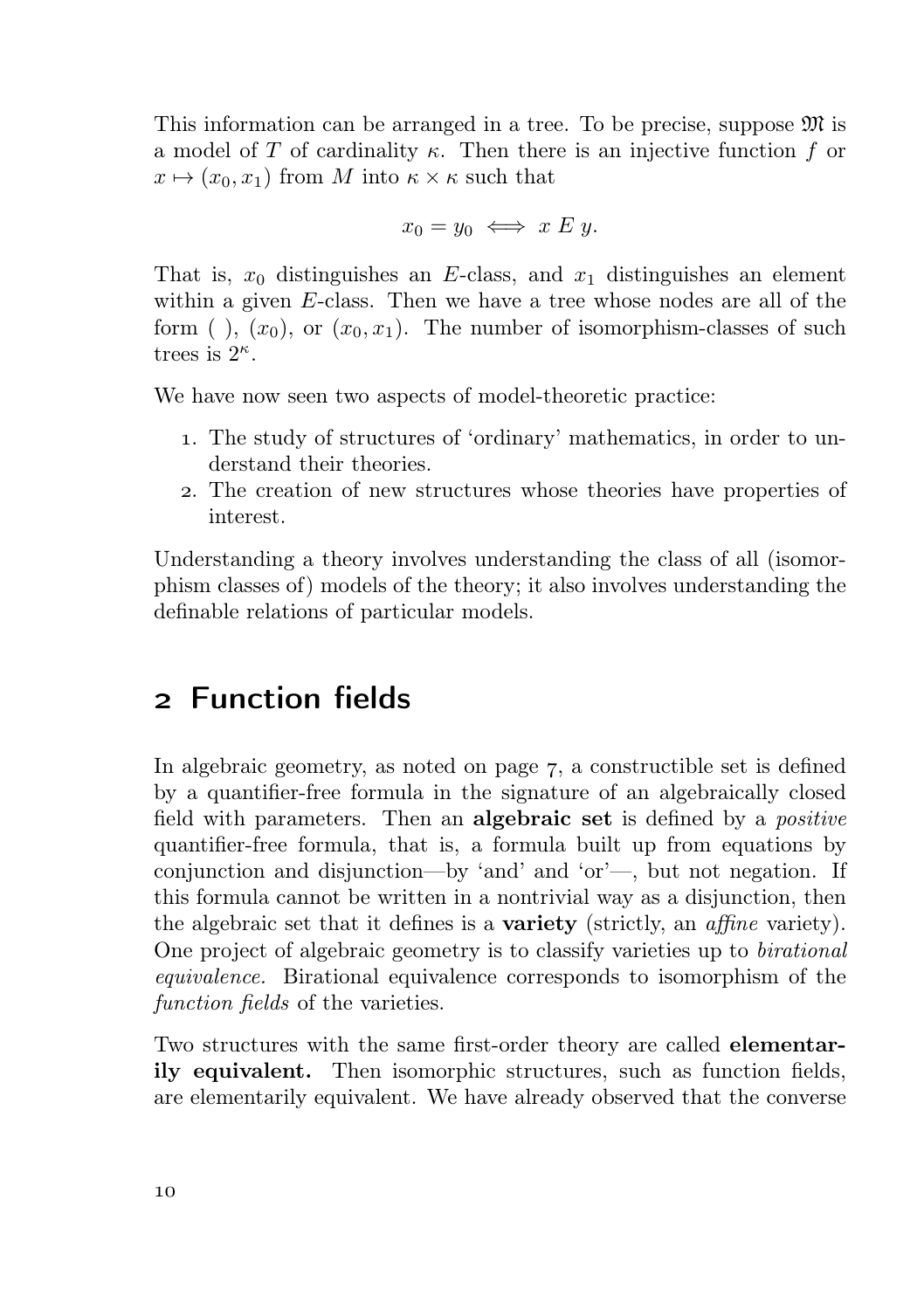fails, simply because a theory with infinite models has models of different cardinalities, and so these models cannot be isomorphic. Also, two elementarily equivalent structures of the same cardinality may fail to be isomorphic: an example is algebraically closed fields of the same characteristic, but distinct finite transcendence degrees.

We may ask whether elementarily equivalent function fields over the same algebraically closed field are elementarily equivalent. Then we are in the first aspect of model-theoretic practice mentioned at the end of the last section: studying known structures through consideration of their theories. Partial answers to our question are found in work of Jean-Louis Duret [16, 17] and then in work done by myself  $[47]$  and independently by Duret's student Xavier Vidaux [66].

The first thing to note is that function fields of different dimension are elementarily inequivalent: this can be established by means of the Tsen– Lang Theorem. Let us then restrict our attention to dimension one. It turns out that elementarily equivalent function fields of curves are isomorphic, unless both of the curves are elliptic curves with complex multiplication.

Suppose  $E_0$  and  $E_1$  are elliptic curves with complex multiplication over an algebraically closed field  $K$ . This means each endomorphism-ring  $\text{End}(E_i)$  is strictly larger than Z. The condition that the rings  $\text{End}(E_i)$ be isomorphic to one another is strictly weaker than the condition that the function fields  $K(E_i)$  be isomorphic. I obtained the result that, in case the characteristic of K is 0, the rings  $\text{End}(E_i)$  are isomorphic if and only if the fields  $K(E_i)$  agree on all sentences of the form

$$
\forall x_0 \cdots \forall x_{n-1} \ \exists y \ \varphi(x_0, \ldots, x_{n-1}, y),
$$

where  $\varphi$  is quantifier-free. Vidaux and I have tried to determine whether this result can be generalized, even to arbitrary ∀∃ sentences, that is, sentences of the form

$$
\forall y_0 \cdots \forall y_{m-1} \ \exists x_0 \ \cdots \exists x_{n-1} \ \psi(x_0, \ldots, x_{n-1}, y_0, \ldots, y_{m-1}).
$$

where  $\psi$  is quantifier-free. If this problem can be solved, then the following should also be studied:

) elliptic curves over finite fields,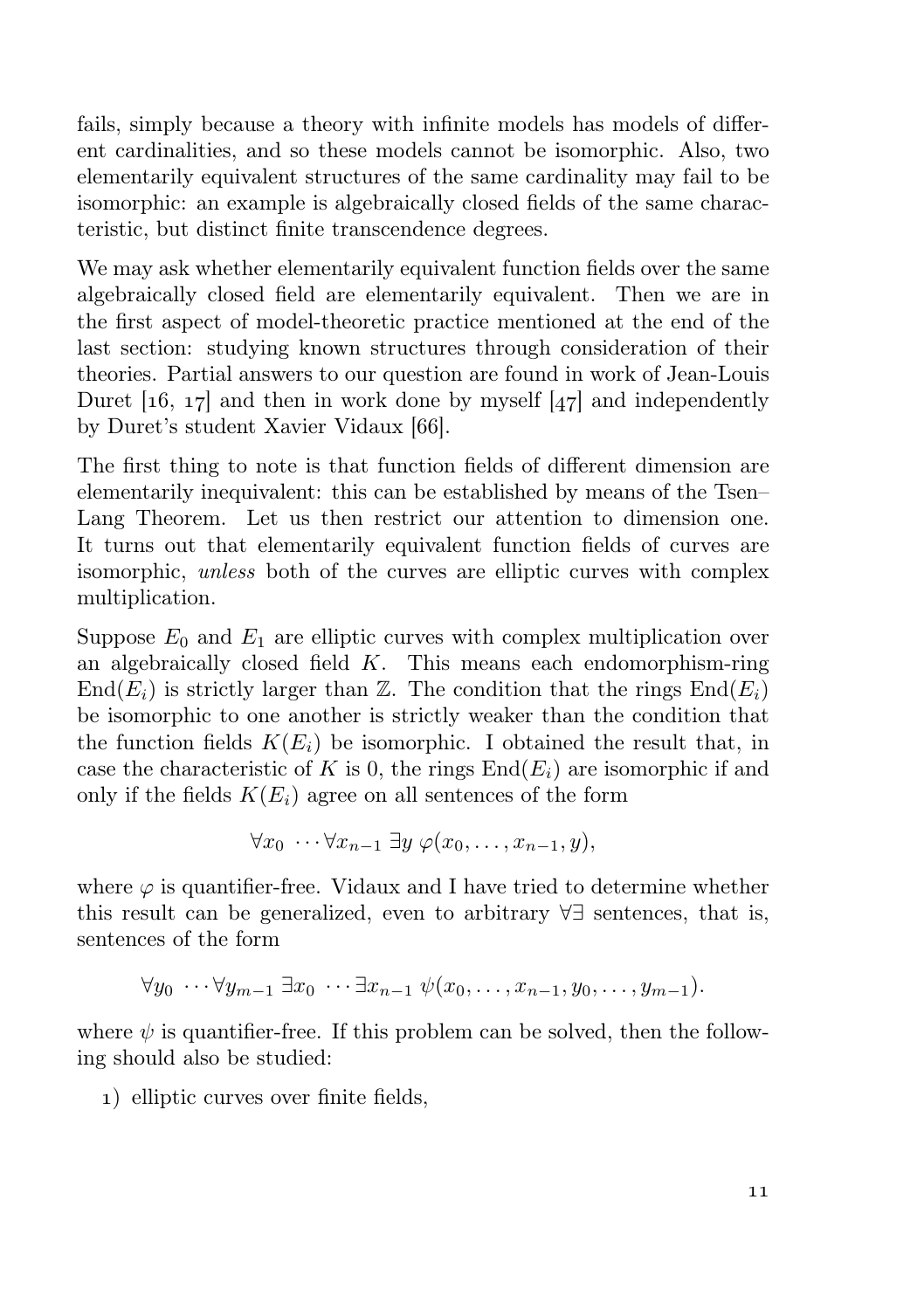- ) arbitrary abelian varieties,
- ) arbitrary varieties.

It may be that the truth lies deep. A long-standing question of Tarski was whether any two non-abelian free groups of finite rank are isomorphic. The question has supposedly been answered in the affirmative, by Kharlampovich and Myasnikov, and independently by Sela; but the work is apparently very difficult, and it is not clear (to me at least) whether others have understood it thoroughly. In fact the Istanbul Model Theory Seminar has spent some time studying this work. It may possibly illuminate the corresponding question for function fields of elliptic curves, namely, the question of whether two such non-isomorphic fields can be elementarily equivalent.

#### Differential fields

The field of complex numbers is algebraically closed, and every field has an algebraic closure. The field of real numbers is real-closed, and every ordered field has a real closure. In model-theoretic terms, what this means is that, of the theory of fields of characteristic 0 and the theory of ordered fields, each has a *model-companion*. A theory  $T^*$  is a **model** companion of a theory  $T$  (in the same signature) if:

- $T \subseteq T^*$ , and every model of T embeds in a model of  $T^*$ —an embedding is a monomorphism, that is, an injective function that preserves structure;
- $T^*$  is model complete: in other words all models of  $T^*$  are existentially closed: that is, if  $\mathfrak A$  and  $\mathfrak B$  are models of  $T^*$ , and  $\mathfrak A\subseteq \mathfrak B$ (that is,  $A \subseteq B$ , and the inclusion of A in B is an embedding of  $\mathfrak A$ in  $\mathfrak{B}$ ), then every quantifier-free formula with parameters from  $\mathfrak{A}$ that has a solution in B has a solution in A.

The question then arises of which other theories have model companions. Tame complete theories are often model complete, as for example each theory  $ACF_p$  is. However, the theory of fields of any characteristic also has a model-companion, namely the incomplete theory ACF of algebraically closed fields of any characteristic.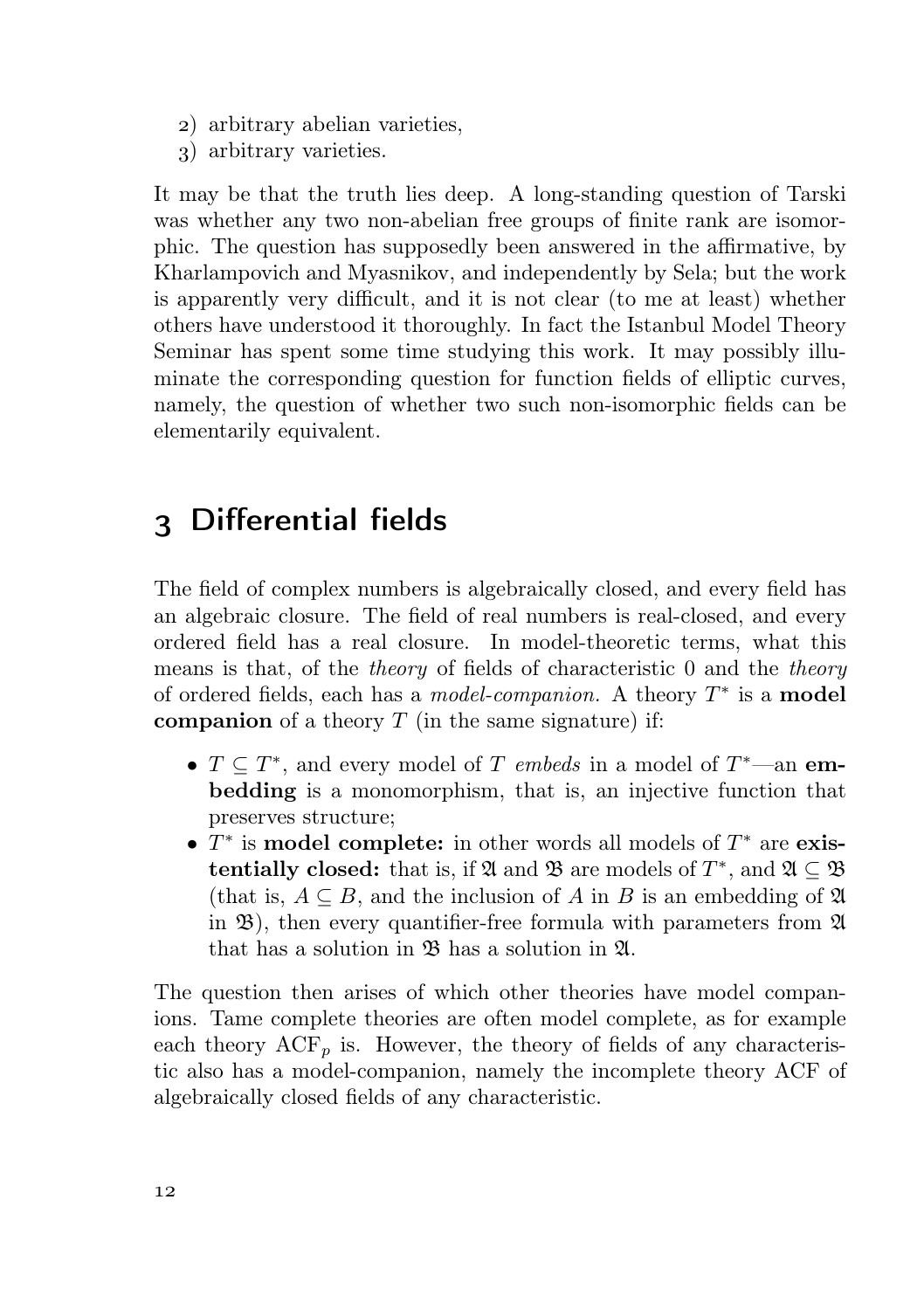An example developed by Abraham Robinson [55] is the theory DF of differential fields, namely fields with an additional operation  $\delta$  that is an additive endomorphism and obeys the Leibniz rule

$$
\delta(x \cdot y) = x \cdot \delta y + y \cdot \delta x.
$$

Again a required characteristic on models can be indicated by a subscript. Robinson showed that  $DF_0$  has a model companion; his student Carol Wood [68] showed the same for  $DF_p$  when p is positive.

But one does not want to know just that there is a model companion; one wants to understand its models. Robinson's axioms for  $DF_0^*$ , and then Wood's for  $DF_p^*$ , were complicated. In an algebraically closed field, every consistent system of polynomial equations and inequations in any number of variables has a solution; a 'crude' axiomatization of ACF says this; but in fact the axioms need only say that every non-constant polynomial in *one variable* has a root. Lenore Blum [8] observed this and found a similarly simple axiomatization for  $DF_0^*$ ; Wood [69] adapted this to  $DF_p^*$ . An alternative, 'geometric' style of simplification was published by Anand Pillay and me  $[53]$  for  $DF_0^*$ ; Piotr Kowalski  $[38]$  carried out this work for  $DF_p^*$  (he also placed it in a more general setting: that of 'derivations of the Frobenius map'). I found a slightly simpler form of 'geometric' axiomatization and used it in  $[49]$  to give a model-companion of DF (with no specified characteristic): the models of DF<sup>∗</sup> are those differential fields  $(K, \delta)$  such that

- 1.  $K$  is separably closed,
- 2.  $(K, \delta)$  is differentially perfect: the kernel of  $\delta$  is  $K^p$ , if K has characteristic p, which is positive;
- 3. for every affine variety V over K, if there are K-rational maps  $\varphi$ and  $\psi$  from V into affine *n*-space, and  $\varphi$  is dominant and separable, then V has a K-rational point P where  $\varphi$  and  $\psi$  are regular and  $\delta(\varphi(P)) = \psi(P).$

A model of DF<sup>∗</sup> is a 'universal domain' where all consistent systems of ordinary differential equations and inequations have solutions (although the solutions are algebraic or 'formal'; they are not given as functions). One may ask about partial differential equations: does the theory  $DF^m$ of fields with  $m$  commuting derivations for some positive integer  $m$  have a model-companion? Wood's student Tracey McGrail  $[43]$  showed that it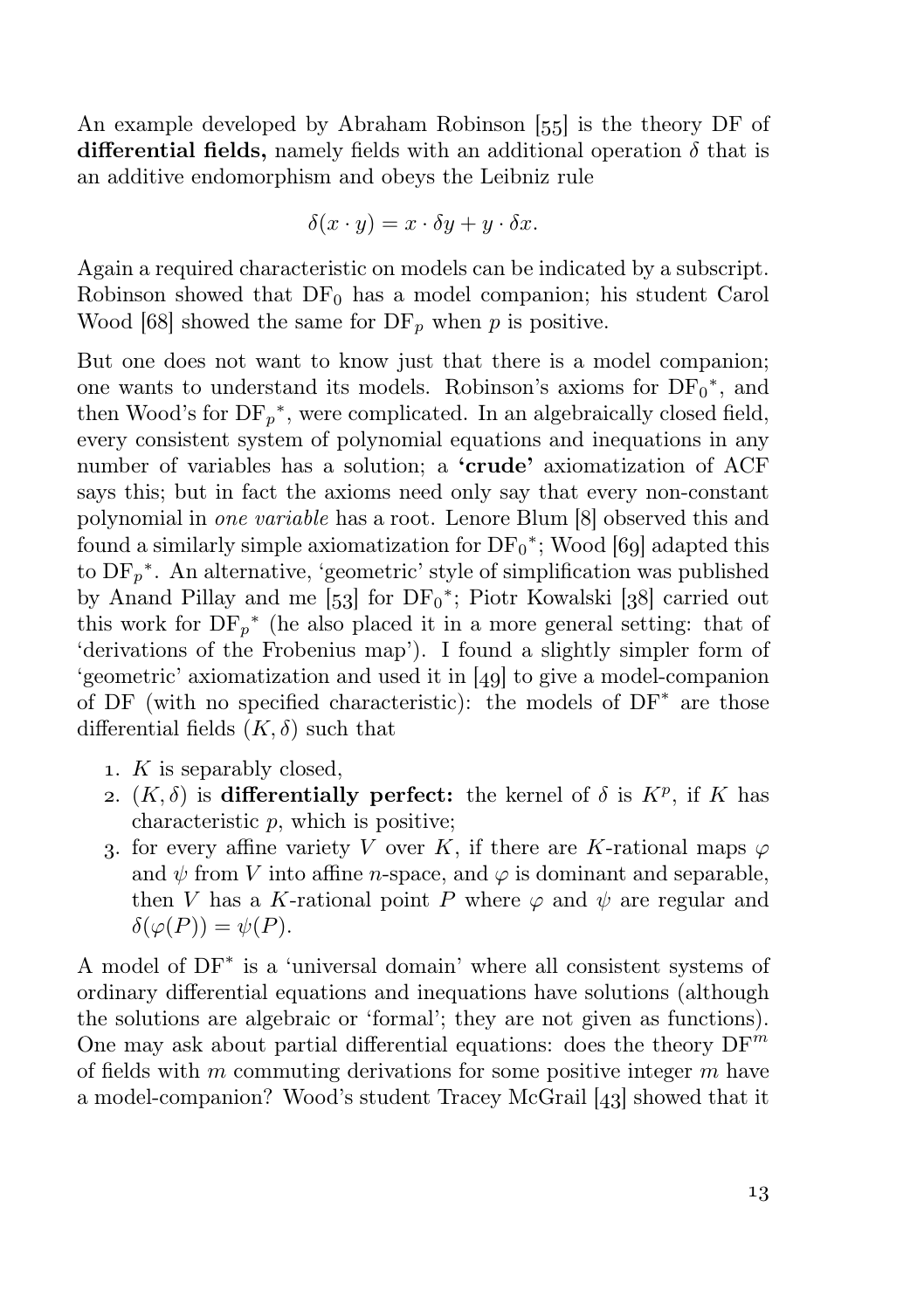does in characteristic 0; but its axioms were 'crude' in the sense above. Similar work was carried out independently by Yaffe [70].

In fact Yaffe's work was in an apparently more general setting: the  $m$ derivations need not commute, but the Lie bracket of any two of them is a fixed linear combination of all of them. I observed in  $[48]$  that the generalization was only apparent, in the sense that axioms for the model companion of a theory of Yaffe's 'Lie differential fields' (of characteristic 0) could be easily derived from axioms for  $(DF_0^m)^*$ . Singer [60] made the observation more explicit.

The main point of my paper  $[48]$  was to give an alternative, 'geometric' axiomatization of  $(\mathrm{DF}_0^m)^*$ ; but this supposed axiomatization turned out to be wrong. Correcting the problem required a whole new approach, presented in  $[50]$ . The main idea is that, for every insoluble system of differential equations of a given order, there is a bound on the number of times the equations must be differentiated to establish the insolubility. I carried out the work in arbitrary characteristic; in particular, I showed the existence of a model-companion of  $DF_p^m$  even when  $p > 0$ : this result is apparently new.

On a field, a derivation is not the only interesting singulary operation: one can consider also an endomorphism  $\sigma$ , or equivalently the **difference**operator  $x \mapsto x^{\sigma} - x$ . Derivations and difference-operators are such that their behavior at sums and products is determined by polynomials, and they are  $0$  at  $0$  and  $1$ . Buium [o] showed that they were the *only* examples of such operations.

Before the paper  $[53]$  of Pillay and me, Hrushovski had shown the the theory of difference fields—fields with an endomorphism—has a model companion (see [42] and [12]). Then it is easy to show that the theory of fields with a singulary operation that is either a derivation or a differenceoperator has a model-companion; but I did this 'geometrically' in  $[49]$ without distinguishing the two cases in the axioms. More interesting results in that paper occur when the theory of fields with both a derivation and a difference-operator is considered. In characteristic 0, there is a model-companion; but there is not, in positive characteristic. Briefly, the problem is that, in a positive characteristic p, if  $\delta(x^{\sigma^n}) = 0$  for all nonnegative integers n, then x should have a pth root in a model of the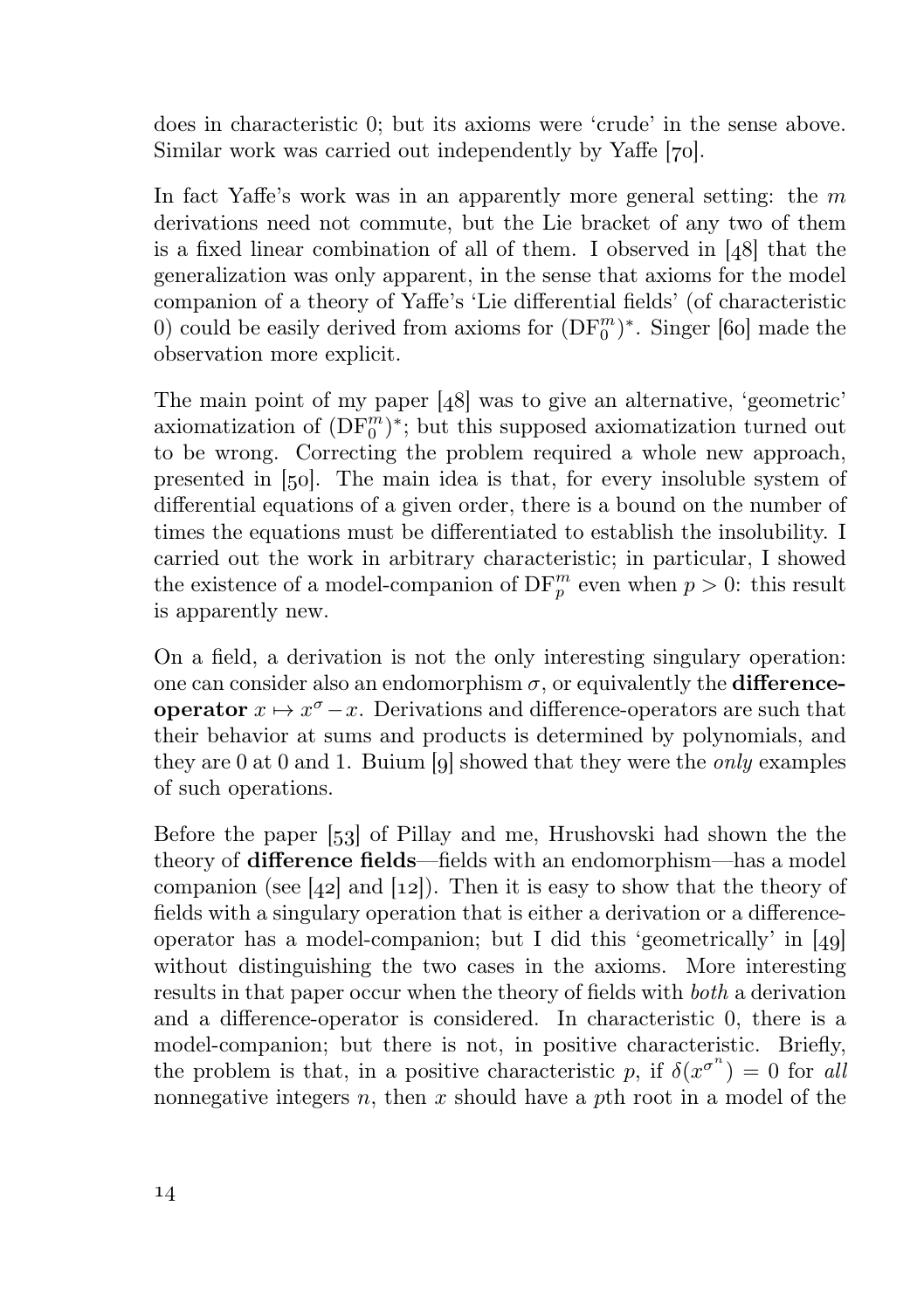model-companion; but this condition cannot be made first-order, so there is no model-companion.

#### Vector spaces

Structures as defined in the 'Primer on model theory'  $(\S_1$  above) are more precisely one-sorted structures, because each of them is based on only one set, and we may call that set a sort. However, sometimes one wants to work with more than one sort. For example, a vector space has a sort of scalars and a sort of vectors, so it is a two-sorted structure.

In his *Geometry*  $[14]$  of  $1637$ . René Descartes observed that all arithmetic operations on numbers could be mimicked by manipulations of line segments in a Euclidean plane. In fact it is enough for the plane to have the structure of a vector space. Before Descartes, it had perhaps been felt that the only rigorous form of mathematics was geometric; presumably it was because of this feeling that Euclid's *Elements* [21] expressed, in geometric language, theorems of what we today would call algebra or number theory. Descartes observed that, because algebra (or more precisely field theory) can be put in geometric terms, there is no need actually to do so. In short, algebra can be done with the rigor of geometry.

We may observe conversely that, if field theory can be expressed geometrically, there is no real need for fields as distinct structures. More precisely, in a vector space of dimension at least 2, the sort of scalars is not needed, as long as the sort of vectors has the relation of parallelism.

I worked this out in [51]. The result is that there is a certain *equivalence* of categories. In one of the categories, the objects are vector spaces of dimension 2 or more, considered as quadruples  $(V, K, *, \|)$ , where

- 1) V is an abelian group in the signature  ${+, -, 0}$ ;
- 2) K is a field in the signature  $\{+,-,\cdot,0,1\}$ ;
- 3) \* is the action of K on V, that is, a certain function from  $K \times V$ to  $V$ :
- 4) is the binary relation of parallelism on V, defined by the formula

$$
\exists x \exists y \ (x * \mathbf{u} + y * \mathbf{v} = \mathbf{0} \land (x \neq 0 \land y \neq 0)).
$$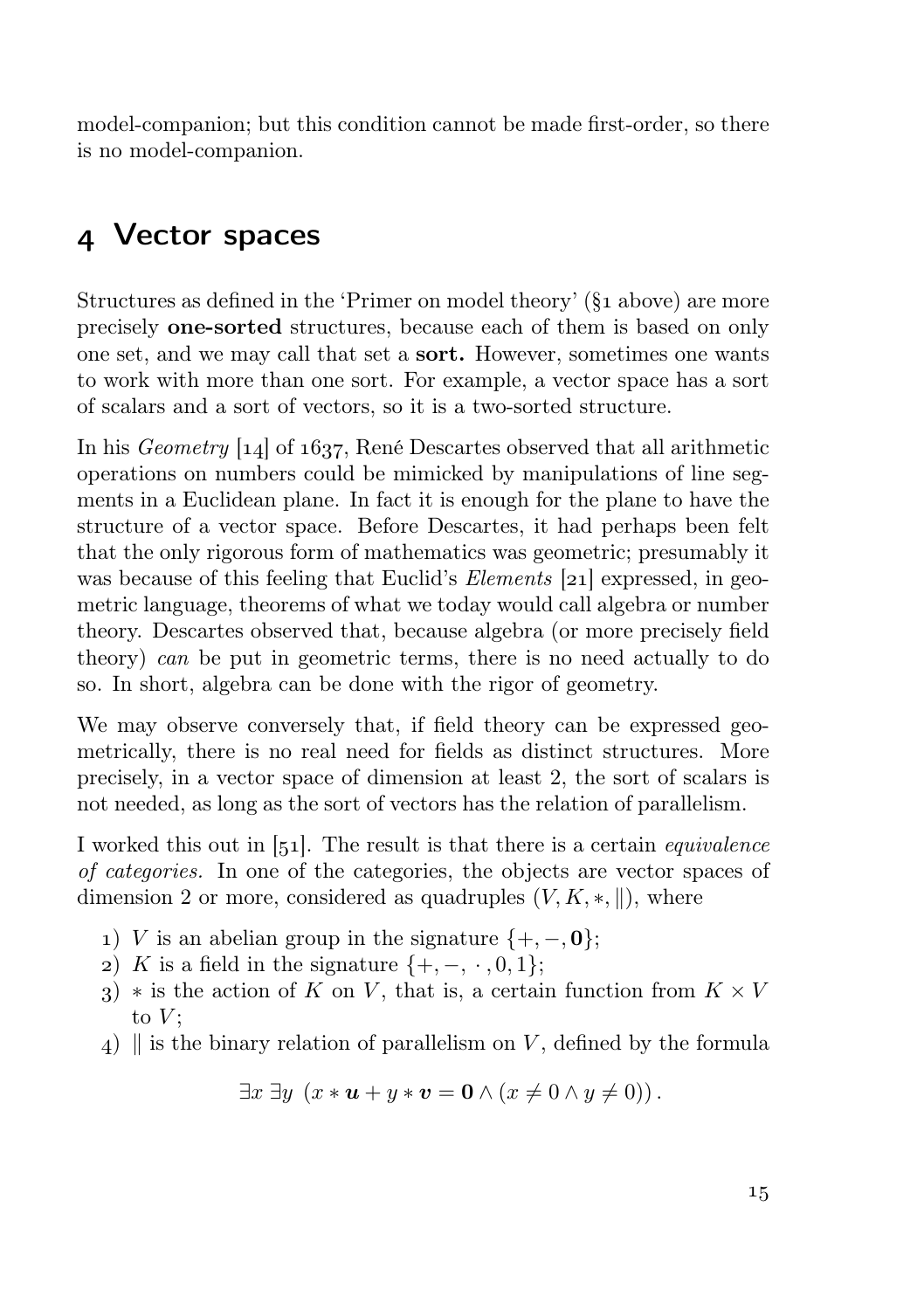The arrows in this category are just embeddings (as defined in the last section). In the other category, the objects are the reducts  $(V, \parallel)$  of the objects  $(V, K, \ast, \mathbb{I})$  in the first category; the arrows are still embeddings. Then these two categories are equivalent. In fact, if we are given an object  $(V, \|)$  from the second category, then we can define a set K of certain equivalence-classes of pairs of parallel vectors, and we can define an addition and a multiplication on  $K$ , and an action of  $K$  on  $V$ , so that  $(V, K, \ast, \parallel)$  is an object of the first category. In particular then, the objects of the second category are just the models of a certain theory.

There is some subtlety in the choice of arrows for these categories. For example, even though parallelism is definable in a vector space of dimension at least two, the categories of vector spaces with and without a symbol for parallelism are not equivalent, if the arrows are just embeddings. For example, the identity on the ring H of quaternions induces an embedding of the vector space  $(\mathbb{H}, \mathbb{R}, *)$  in  $(\mathbb{H}, \mathbb{C}, *)$ ; but the same function is not an embedding of  $(\mathbb{H}, \mathbb{R}, \ast, \mathbb{I})$  in  $(\mathbb{H}, \mathbb{C}, \ast, \mathbb{I})$ . Indeed, 1 and i (as vectors in  $\mathbb{H}$ ) are not parallel with respect to the scalar field R, but they are parallel with respect to C.

The two categories of vector spaces with and without parallelism become equivalent if the arrows are elementary embeddings. An embedding of structures is just a function that preserves the truth of *quantifier-free* sentences with parameters; an elementary embedding preserves the truth of all sentences. In particular, the inclusion of  $(H, \mathbb{R}, *)$  in  $(H, \mathbb{C}, *)$ is not an elementary embedding.

Suppose a theory  $T$  is such that every embedding of its models is elementary. Then by the definition on page  $12$ ,  $T$  is model complete. The converse of this observation is a theorem of Abraham Robinson [56,  $2.3.1$ .

Supposing a theory  $T$  has a model companion  $T^*$  (as defined on page 12), we have that all models of  $T^*$  are existentially closed models of  $T^*$ ; therefore they are also existentially closed models of T. More is true. First of all, every existentially closed model of T will be a model of  $T^*$ , by work of Eklof and Sabbagh [19, Prop. 7.10]. Now suppose T is inductive, that is, it meets either of the following two conditions, which are equivalent by a theorem of Chang  $[11]$  and of Łoś and Suszko [40]: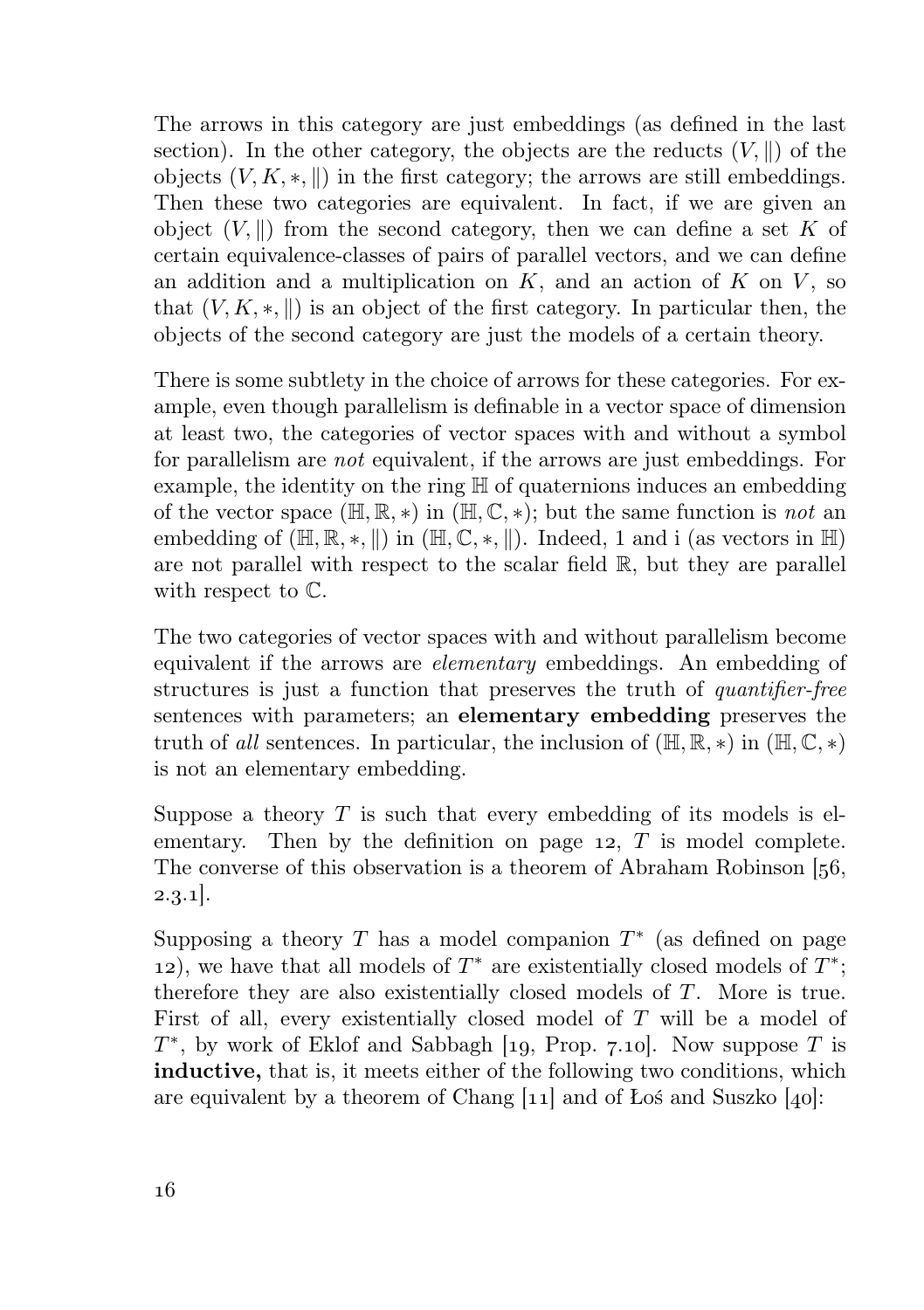- 1. The union of an ascending chain of models of  $T$  is a model of  $T$ .
- 2. T has  $\forall \exists$  axioms (in the sense of  $\S_2$ ).

In this case, if there is a theory whose models are precisely the existentially closed models of  $T$ , then this theory is a model companion of  $T^*$  $[a, Cor. 7.13].$ 

Loosely, in an existentially closed model of a theory, everything that can happen *does* happen. When the model is a vector space, it may seem that two conflicting things can happen:

- . The dimension can always be made higher by addition of new vectors.
- . Linearly independent vectors can be made dependent by addition of new scalars.

Because of the precise definition of existential closedness, it is the latter tendency that wins out: the new scalars satisfy a quantifier-free formula; the new vectors, only a universal formula. In an existentially closed vector space in the usual signature, the scalar field is algebraically closed; but the dimension of the space is simply 1. However, in the signature with a binary symbol for parallelism, the existentially closed vector spaces have dimension 2. More generally, in the signature with an  $n$ -ary symbol for linear dependence, the existentially closed vector spaces have dimension n. Again, this is worked out in  $[51]$ .

#### 5 Interacting rings

In a vector space, the vectors may act as derivations of the scalar field. The theory of such structures has no model companion, unless one adds some new symbols to the signature. These matters were worked out by my student Özcan Kasal  $[37]$ .

There is a remarkable symmetry in this situation. We are considering quadruples  $(V, K, \ast, D)$ , where  $(V, K, \ast)$  is a vector space (in the notation on page  $15$ , and in particular  $*$  is the action of K as a scalar field on V, but now also  $D$  is an action of  $V$  as a space of derivations on  $K$ . Also, as K has a multiplication, so we require V to have a multiplication: the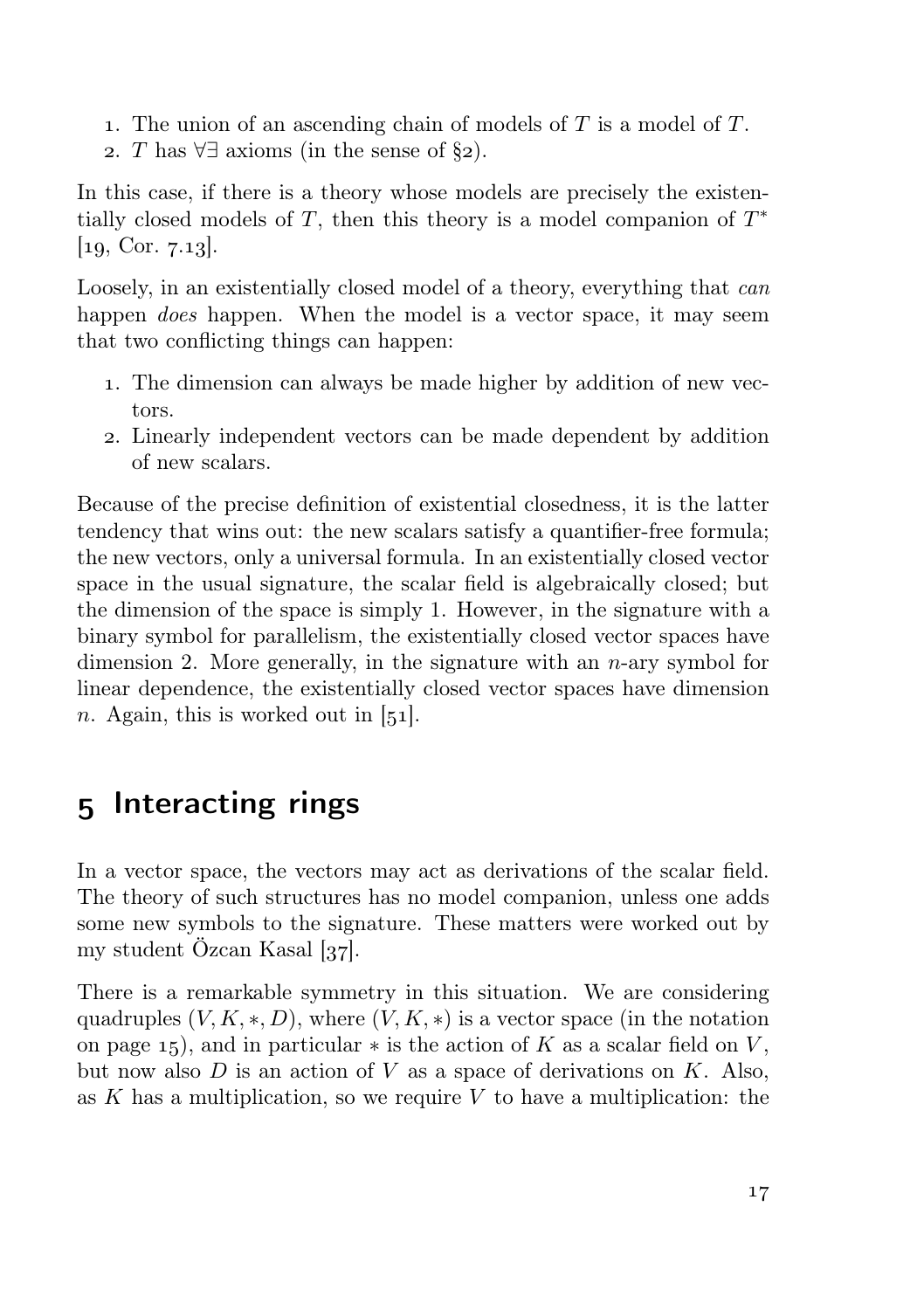'bracket' operation  $(u, v) \mapsto u \circ v - v \circ u$ . Thus, V is a Lie ring, while K is an associative, commutative ring. Then axioms for these structures  $(V, K, \ast, D)$  come in dual pairs.

There seems to be some precedent for referring to  $(V, K, \ast, D)$  as a Lie– **Rinehart pair.** The set  $Der(K)$  of derivations of a field K can be given the structure of both a vector-space over  $K$  and a Lie ring. Let  $V$  be a subspace and sub-ring of  $\text{Der}(K)$ , and let k be the constant field of V. Then V is what is termed by Rinehart  $[54]$  a  $(k, K)$ -Lie algebra. Other terms include *pseudo-algèbre de Lie* [32] and *Lie d-ring* [45], as one may learn from Stasheff [62, p. 228], in whose own terminology  $(V, K)$  is a Lie– *Rinehart pair over k.* This term applies more generally to the situation where  $k$  is just a (commutative associative) ring and  $K$  is a commutative algebra over  $k$ ; but I shall require  $K$  to be a field. In any case, reference to k may distract us from seeing the symmetry or dualism present in the pair  $(V, K)$ , or rather the quadruple  $(V, K, \ast, D)$  discussed above. But it is just this dualism that I want now to emphasize.

Probably the theory of Lie–Rinehart pairs (in the present sense) has no model companion, by a result of Macintyre that was announced  $[41]$ , but not published: namely, the theory of Lie algebras (over a given field) has no model companion. In fact, just recovering this result would be a worthwhile exercise.

The dualism between associative rings and Lie rings can be brought out in a way that I presented first at Logicum Colloquium 2005 in Athens, in a contributed talk. Suppose  $R$  is an abelian group. Then the endomorphisms of R compose an abelian group, End $(R)$ . If  $\circ$  is composition in End $(R)$ , let  $\circ'$  be reverse composition:

$$
f\circ' g=g\circ f.
$$

Then for any pair  $(p, q)$  of integers, there is an operation  $p \circ -q \circ'$  on  $\text{End}(R)$ , and it is a **multiplication** on  $\text{End}(R)$  in the most general sense: it distributes over addition from either side. Now suppose · is a multiplication on R. Then for every x in R, there is an element  $\lambda_x$  of End(R) given by

$$
\lambda_x(y) = x \cdot y.
$$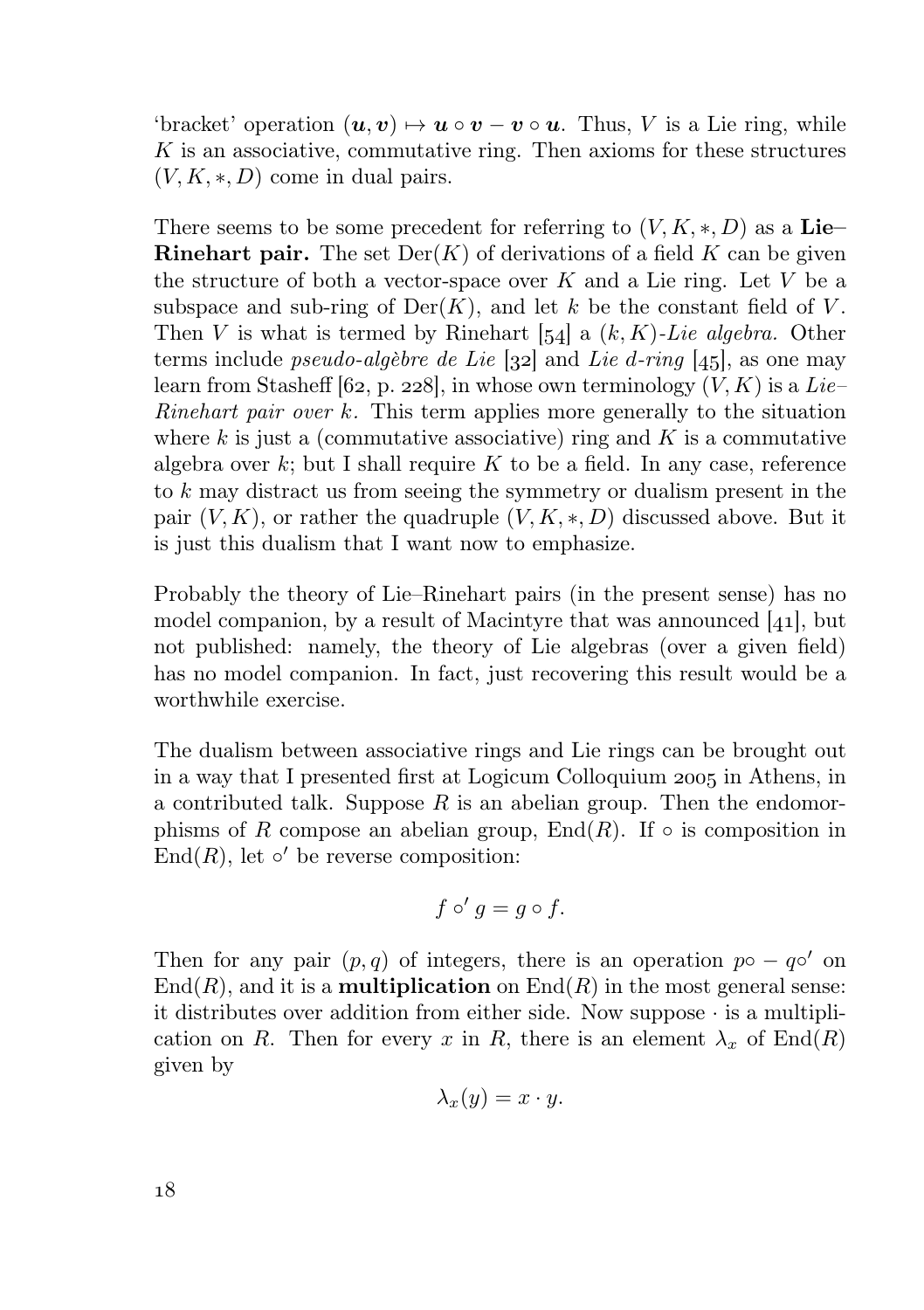Moreover, the function  $x \mapsto \lambda_x$  is a homomorphism of abelian groups. Let us say that  $(R, \cdot)$  is a  $(p, q)$ -ring if  $x \mapsto \lambda_x$  is a ring-homomorphism from  $(R, \cdot)$  to  $(End(R), p \circ -q \circ')$ . For example,

- an associative ring is a  $(1, 0)$ -ring;
- a Lie ring is a  $(1, 1)$ -ring.

In particular, if  $(p,q) \in \{(1,0), (1,1), (0,0)\}\$ , then  $(End(R), p \circ -q \circ')$  is itself a  $(p, q)$ -ring. The converse is also true; but I have found no sign that the result has been published or observed.

Now go back to the Lie–Rinehart pairs  $(V, K, \ast, D)$  discussed above. The theory of these structures is not inductive; but the theory of such structures in which  $\dim_K(V) \leq m$  is inductive, and it has a model companion, which can be derived from the model companion of  $DF^m$  discussed in §3. Moreover, we can define in V an isomorphic copy of K as a field, using as a parameter just a single element  $t$  of  $K$  with a nonzero derivative. This t is in particular an endomorphism of the group-structure of  $V$ . Thus we can obtain a model-complete theory of Lie rings in a signature with a symbol for a singulary function. (I have written only the draft of an article showing this.)

Again, although it appears that the theory of Lie rings as such has no model companion, this does not rule out the possibility that there is a model-complete theory of Lie rings in the usual signature. This question should be settled.

I return to the work of Özcan Kasal. He studies Lie–Rinehart pairs, in characteristic 0, but in a signature without a symbol for the bracket operation. Let  $T$  be the theory of such structures. Kasal characterizes the existentially closed models of  $T$  and shows that the class of these models is not elementary: it is not the class of models of a particular theory. Therefore T has no model companion.

However, Kasal observes that there is a certain relation of dependence among the scalars: A scalar x depends on a set Y of scalars if  $\delta x = 0$  for every derivation  $\delta$  in V such that  $\delta y = 0$  for every y in Y. (Here  $\delta x$  can also be written as  $\delta Dx$ .) Kasal then enlarges the signature to contain, for each positive integer  $n$ , a symbol for the mutual dependence of  $n$  scalars. Then he shows that the theory of *expansions* to this signature of models of T has a model companion.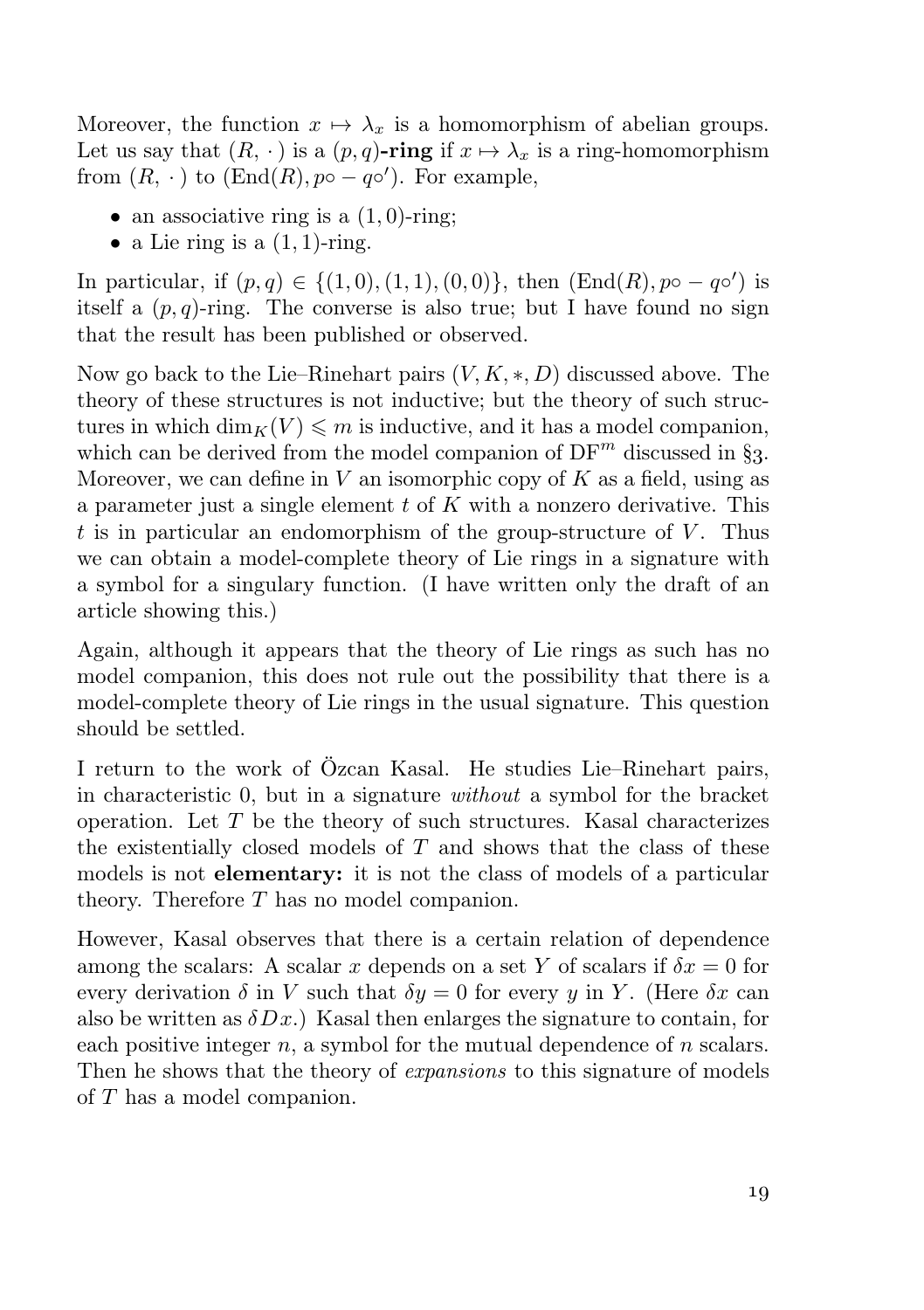#### Recursion and induction

The remaining sections of this document concern ideas that come out of teaching. I feel about teaching the way Richard Feynman  $[22, pp. 166 \text{ f.}]$ does:

In any thinking process there are moments when everything is going good and you've got wonderful ideas. Teaching is an interruption, and so it's the greatest pain in the world. And then there are the longer periods of time when not much is coming to you. You're not getting any ideas, and if you're doing nothing at all, it drives you nuts! You can't even say 'I'm teaching my class.'

If you're teaching a class, you can think about the elementary things that you know very well. These things are kind of fun and delightful. It doesn't do you any harm to think them over again. Is there a better way to present them? Are there any new problems associated with them? Are there any new thoughts you can make about them? The elementary things are easy to think about; if you can't think of a new thought, no harm done; what you thought about it before is good enough for the class. If you *do* think of something new, you're rather pleased that you have a new way of looking at it.

The questions of the students are often the source of new research. . .

In teaching a course called Fundamentals of Mathematics, I observed that Peano  $[46]$  had apparently been confused about something that Dedekind [13] had got right: the Induction Axiom for  $(N, 1, x \mapsto x + 1)$ (mentioned in  $\S_1$  on page 6) does not by itself justify recursive definitions of operations like addition, multiplication, and exponentiation. In general, one needs the other two of the so-called Peano Axioms:

- 1)  $x \mapsto x + 1$  is not surjective;
- 2)  $x \mapsto x + 1$  is injective.

I first discussed these matters publicly at Logicum Colloquium 2008 in Bern in a contributed talk, and Alexandre Borovik has referred to this talk in his own work. One can prove the existence of addition and multiplication by induction alone, and Landau [39] does this, though without dwelling on the logical implications. However, this fact makes modular arithmetic possible. The set  $\mathbb{Z}/n\mathbb{Z}$  of congruence-classes of integers with respect to a modulus  $n$  satisfies the Induction Axiom, and from this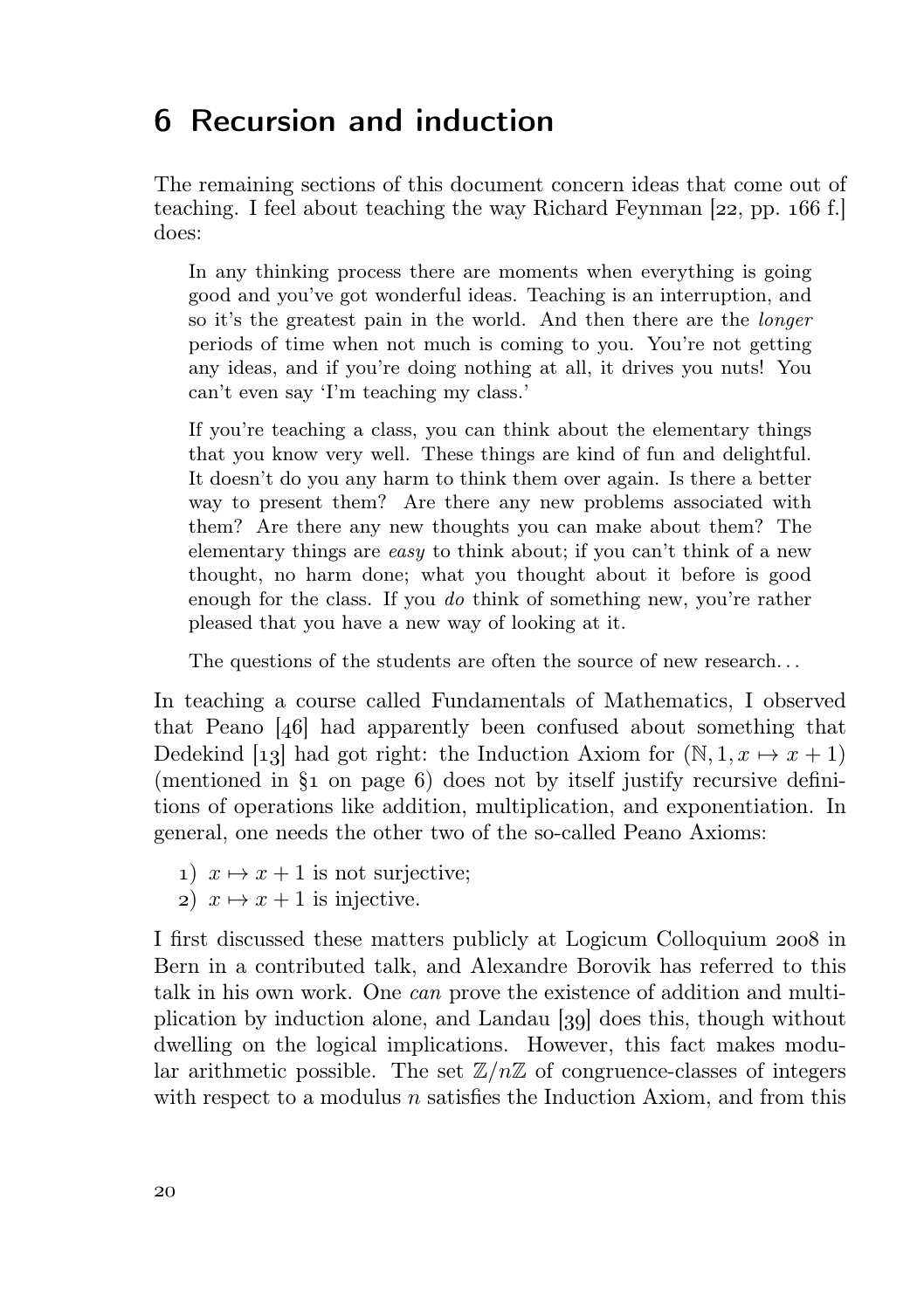alone, it follows that  $\mathbb{Z}/n\mathbb{Z}$  is a ring in the usual sense. Euler's first proof of Fermat's Theorem (reported by Gauss  $[23, \P{50}, p, 32]$ ) can be understood as a proof by induction in  $\mathbb{Z}/p\mathbb{Z}$ : With respect to the modulus p, we have  $1^p \equiv 1$ , and if  $a^p \equiv a \pmod{p}$ , then since  $(a+1)^p \equiv a^p + 1$ , we conclude  $(a+1)^p \equiv a+1$ .

The different models of the Induction Axiom, and the operations that can be defined in them, were investigated by Henkin  $\left[31\right]$  (whose proof  $\left[30\right]$ of the *Completeness Theorem*—see  $\S$  below—is the one used today). However, since Henkin's natural numbers began with 0 instead of 1, he missed the following observation: that the recursive definition

$$
x^1 = x, \qquad \qquad x^{y+1} = x^y \cdot x
$$

of multiplication is valid for  $\mathbb{Z}/n\mathbb{Z}$  if and only if n is one of the numbers 1, 2, 6, 42, and 1806. (It turns out that these numbers were found by Dyer-Bennet [18] as the only moduli with respect to which the congruence of  $a_0^{b_0}$  and  $a_1^{b_1}$  can be inferred from that of the  $a_i$  and of the  $b_i$ .)

I wrote an unpublished article [52] on the relation between induction and recursion, and on confusions about it; John Baldwin referred to some of this in a talk [6]. We should distinguish two kinds of recursive definition. First, one can consider the set of natural numbers to be defined recursively by the rules that 1 is a natural number, and if n is, then so is  $n+1$ . The set of formulas of a logic is recursively defined in this way. Recursive definitions of sets justify proofs by induction on those sets. However, they do not alone justify recursive definitions of functions on those sets. This is understood by some writers, such as Enderton  $[20]$ , but not others.

In the spirit of Feynman, we might make the presentation of basic logic more interesting in the following way. Starting with 'atomic' formulas, we build up other formulas recursively. Each formula can then be seen as the root of a tree whose leaves are the atomic formulas that appear in it. But then we must prove that the tree is uniquely determined by its root: this is needed to justify recursive definitions of functions on the set of formulas. An example of such a function is the one that assigns to each formula the relation that it defines on a given structure. We proceed to develop the notion of **formal proof:** from a given set of sentences to be considered as axioms, we define recursively the set of sentences that are to be considered as theorems provable from those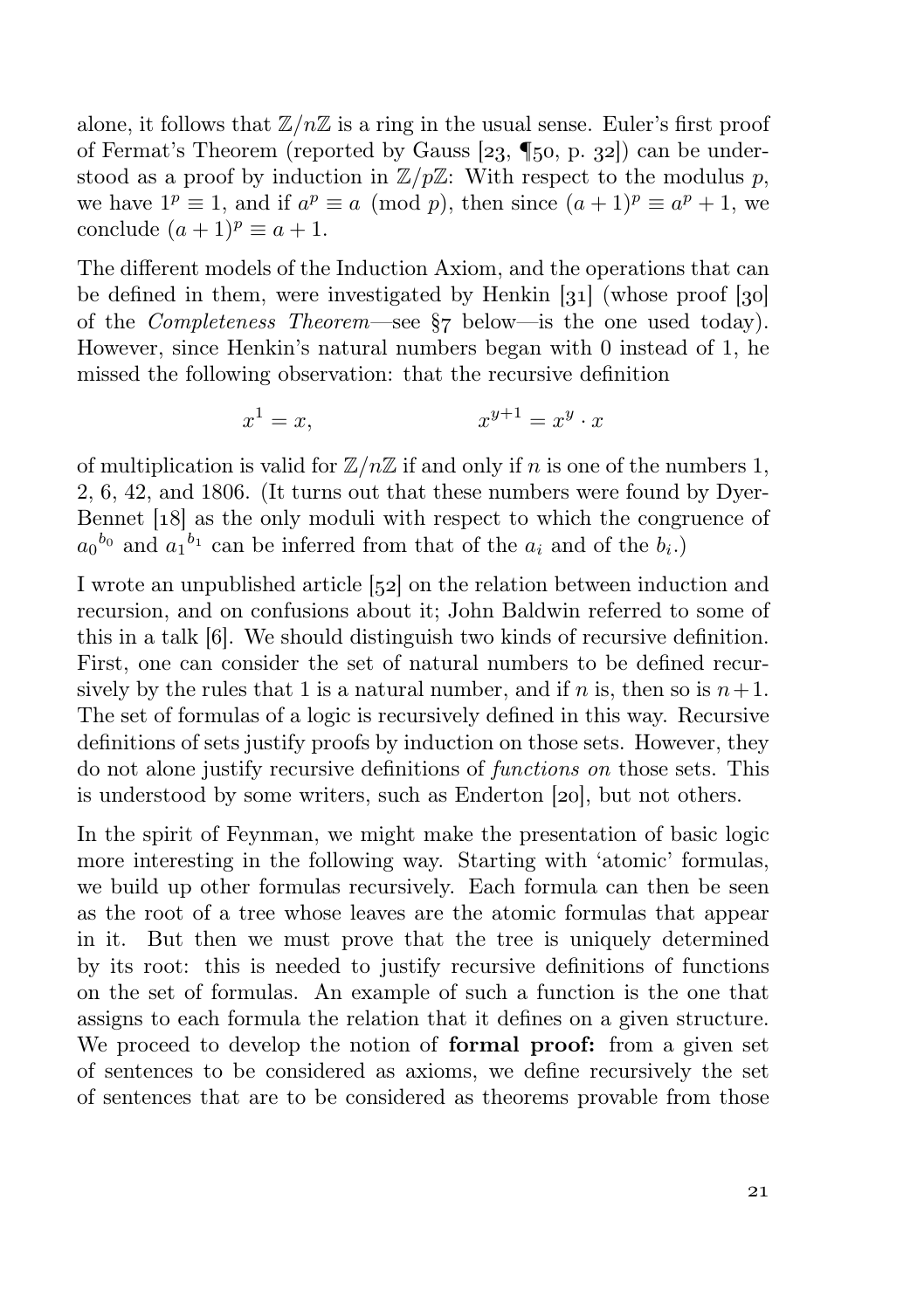axioms. Here then a theorem is the root of a tree whose leaves are axioms. However, this time the tree is not uniquely determined by its root. We have no obvious procedure for finding the proof of a theorem, other than to enumerate all of the possibilities. But then we have no obvious procedure for determining whether an arbitrary sentence is a theorem, unless the set of theorems is a complete theory. Indeed, there may be no such procedure, and Gödel's Incompleteness Theorem (see page  $8$  in  $\S_1$  above and the next section) can be understood to establish this fact for certain systems of axioms for a theory of  $(N, +, \cdot)$ .

The foregoing paragraph is just an example of how attention paid to tedious foundational details can give insight into deep results. The paper  $\left[52\right]$  ends with some apparently new results, although in preparing for a talk in the mathematics department of Istanbul Bilgi University, October 11, 2011, I found that revision is needed.

The Peano Axioms determine the natural numbers as composing a structure in a signature  $\{1, S\}$ . This structure turns out to have a binary relation by which it is well-ordered. This observation leads naturally to the von Neumann definition of the natural numbers  $[67]$ , whereby the least of them is  $\emptyset$  (now called 0), and  $n+1$  is  $n\cup\{n\}$ ; by this definition, the natural numbers compose the set called  $\omega$ . Then the natural numbers are just the finite examples of ordinal numbers, in von Neumann's definition.

This development of the ordinal numbers has a natural generalization. The structure determined by the Peano Axioms is a free object in the category whose objects are structures in {1, S} and whose arrows are embeddings. But for any signature  $\mathscr S$  with no relation symbols, there is a free object in the category of structures in  $\mathscr{S}$ . There is then a set-theoretic definition of this free object, resembling von Neumann's definition of the natural numbers; and then there is a weakening of the definition that gives us a larger class, corresponding to the class of ordinals, in which the free object embeds.

We can see the elements of this larger class as a new kind of set. Each of these new sets has a type, and each of its elements falls into one or more **grades.** Specifically, there is a type for each symbol of  $\mathscr{S}$ , and then there is one more type for *limits*. If a symbol is *n*-ary, then the sets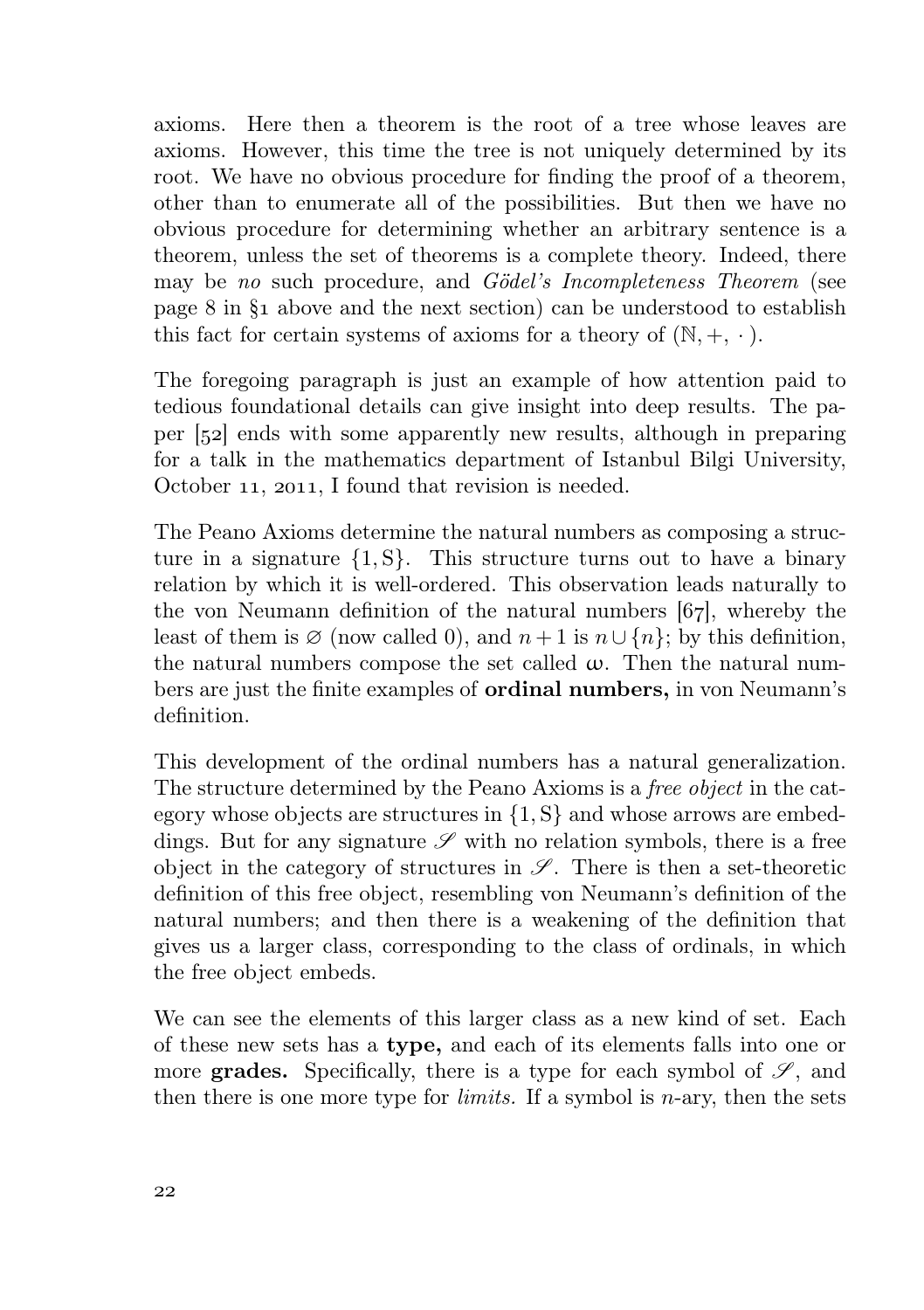of its type have elements of  $n$  different grades. The constant symbols are 0-ary; sets of their type are empty.

Thus there is an analogy between sets in the usual sense, and natural numbers (in the usual sense):

- . The unique least natural number corresponds to the unique empty set ∅.
- . There is one way of getting new numbers, namely by adding 1 to old numbers; correspondingly, sets are determined by their elements.
- . A new number is obtained by adding 1 to a single natural number; correspondingly, an element of a set is an element in only one way.

# The Russell Paradox

This section gives my idea of set theory, as developed while teaching it. There are some leads that may be pursued further.

Every student of mathematics should be familiar with the Russell Para- $\alpha$  [59]. I present it as follows. Our language gives us the notion of a collective noun, which is a singular noun that refers to many things at once. Suppose we attempt to declare that one particular collective noun, such as *set*, is going to be the most general. Then the sets that do not contain themselves must compose a set. This set contains itself if and only if it does not; and that is absurd. Therefore there is no most general collective noun.

We can nonetheless choose a collective noun that will be most general for our purposes. A similar move is made in model theory, in the study of a particular theory with infinite models. There is no largest model of this theory, but there is a 'monster model', which is larger than all of the other models that one wants to study; these models can be assumed to be elementary substructures of the monster model.

For the collective noun that is most general for our purposes, the obvious choice is collection. Such an understanding seems to be behind accounts of set theory that can be found in standard textbooks of other areas of mathematics. Indeed, in two such books are found the following statements.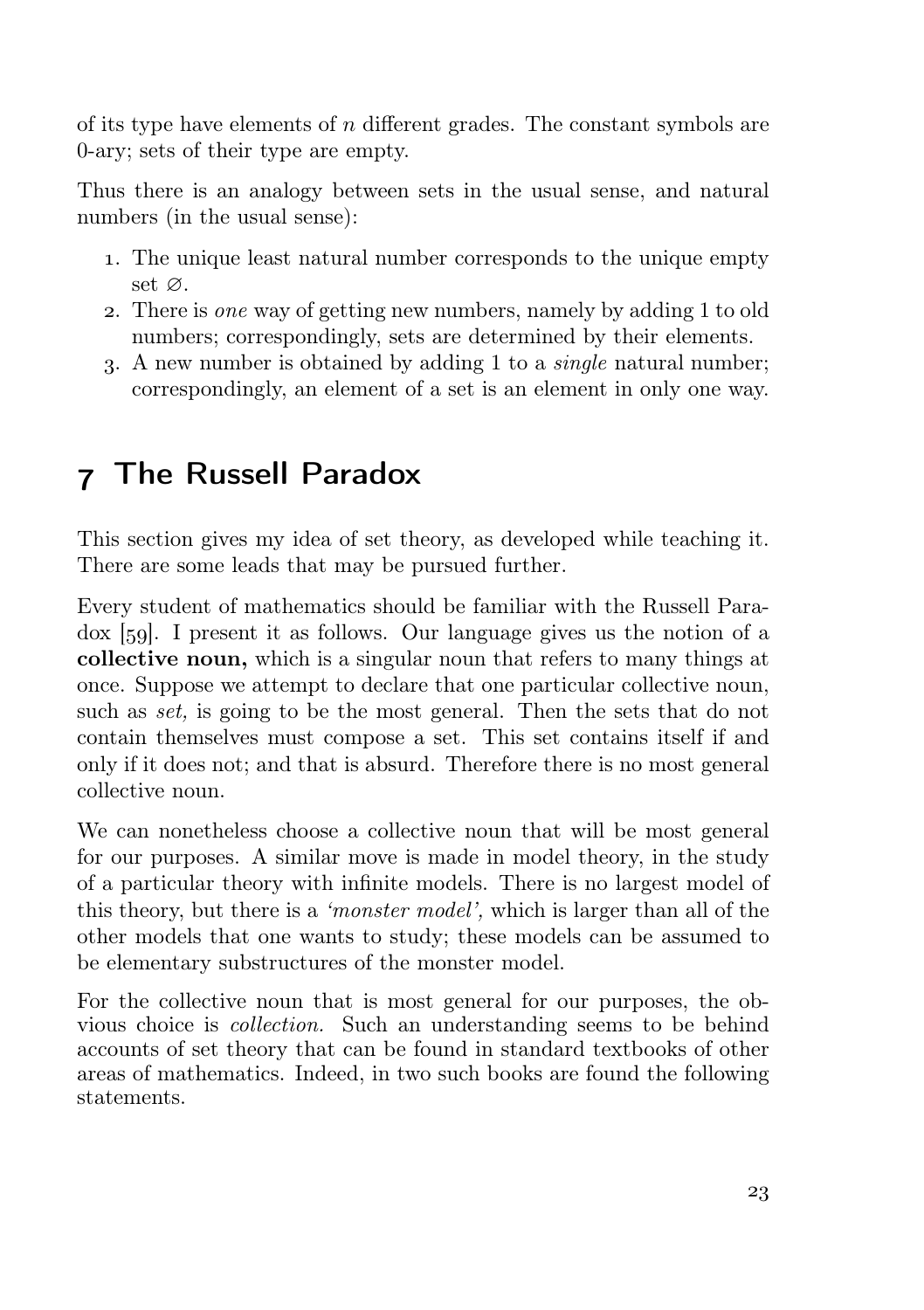A collection of objects viewed as a single entity will be called a set.  $[2, p. 32]$ 

Intuitively we consider a class to be a collection A of objects (elements) such that given any object  $x$  it is possible to determine whether or not x is a member (or element) of A.  $[36, p. 2]$ 

However, such statements suggest questions such as,

- Is there a collection of things that are not objects?
- Is there a collection that is not viewed as a single entity?
- Is there a collection in which membership is impossible to determine?

If the answers are no, then the quoted statements can be reduced to the following, respectively:

A collection will be called a set.

Intuitively we consider a class to be a collection.

These are not very useful. But if any of the questions above are answered yes, then examples should be given.

I approach set theory as the study of a particular kind of collection, to be called a set. We do not say what a set is, beyond its being an element of some model of the theory that we develop. The models of set theory have one sort, and their signature has just one symbol, which the binary relation symbol  $\in$  for membership. Thus all elements of sets must be sets themselves.

We may imagine that set theory has an *intended model*, to be called V. This is a collection of sets, but not necessarily a set itself. A singulary formula in the signature of set theory defines a collection of elements of  $V$ ; but there is no reason to assume that this collection is actually in V; that is, there is no reason to assume that it is a set. We refer to such a collection as a class. Then there is a class of sets that do not contain themselves: this is the class defined by the formula  $x \notin x$ . Call this class  $\bm{R}$ . The Russell Paradox now becomes the theorem that  $\bm{R}$  is not a set. This theorem can be expressed formally as a sentence of set theory, namely

 $\neg \exists x \forall y \ (y \in x \leftrightarrow y \notin y).$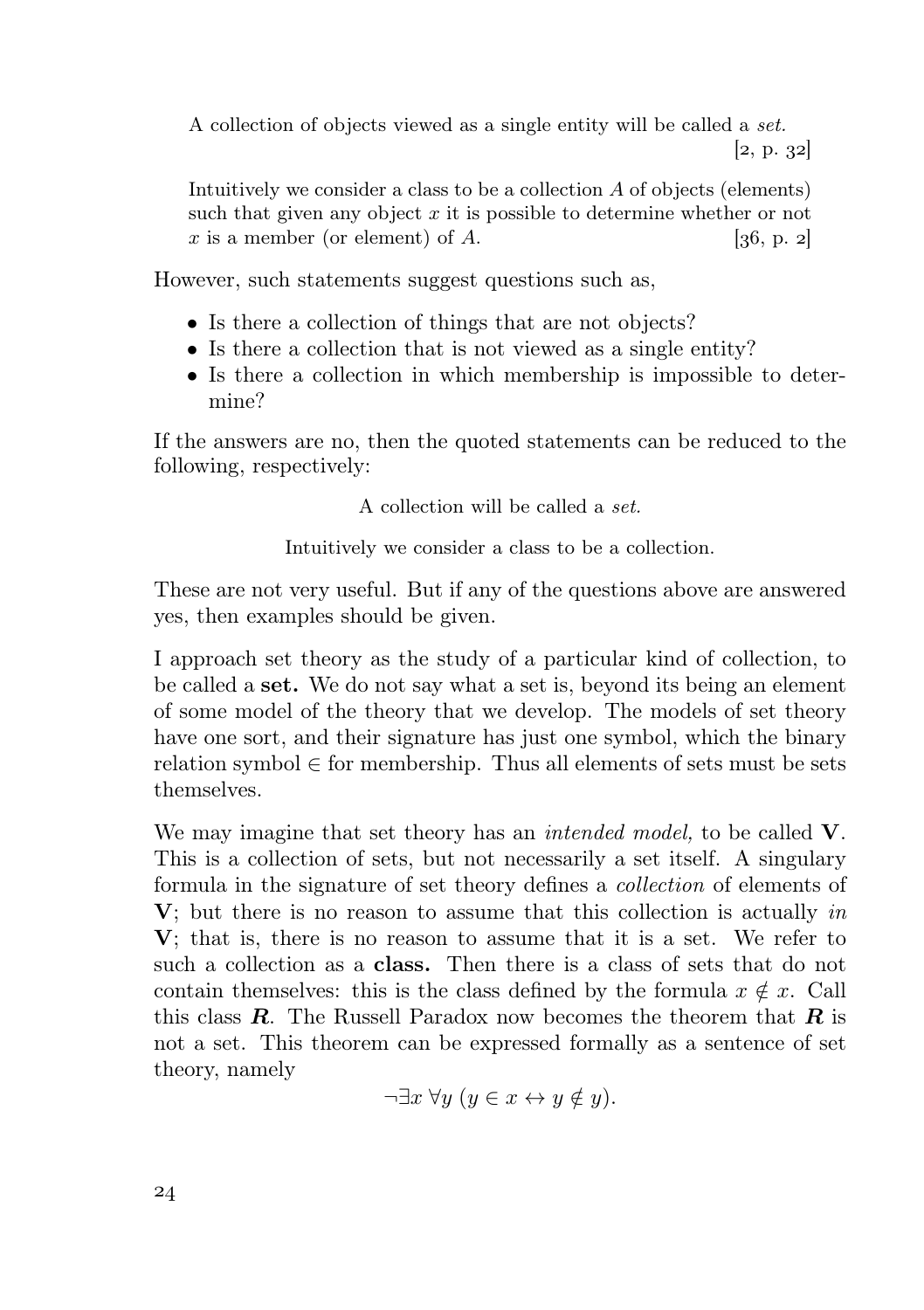The Russell Paradox has an echo in the proof of Gödel's Incompleteness Theorem mentioned above in  $\S_1$  and the last section. Gödel assigns to each symbol S in the logic of  $(N, +, \cdot)$  a distinct element  $\ulcorner S \urcorner$  of N. Then to a formula  $S_1 \cdots S_n$  can be assigned the number

$$
2^{\lceil S_1 \rceil} \cdot 3^{\lceil S_2 \rceil} \cdot 5^{\lceil S_3 \rceil} \cdots,
$$

that is,  $\prod_{i=1}^n p_i^{S_i}$ , where  $(p_k : k \in \mathbb{N})$  is the sequence of primes. If the formula is  $\varphi$ , then the number thus assigned to it can itself be denoted by  $\ulcorner \varphi \urcorner$ .

Given a recursive collection  $\Delta$  of axioms for  $(N, +, \cdot)$ , Gödel has a system of formal proof (see the last section) of deriving their logical consequences. Then there is a binary formula  $\varphi(x, y)$  such that, for any singulary formula  $\psi(x)$  and any n in N, there is a formal proof of  $\psi(n)$ from  $\Delta$  if and only  $\varphi(\ulcorner \psi \urcorner, n)$  is true in  $(\mathbb{N}, +, \cdot)$ . Now let  $\theta(x)$  be  $\neg \varphi(x, x)$ . Then

 $\psi(\ulcorner\psi\urcorner)$  is provable if and only if  $\neg\theta(\ulcorner\psi\urcorner)$  is true.

Here the resemblance to the Russell Paradox comes out. Replace  $\psi$  with θ. Writing σ for  $\theta(\ulcorner \theta \urcorner)$ , we have that σ is provable if and only if  $\neg \sigma$  is true, that is,  $\sigma$  is false. But every provable sentence is true. Therefore  $\sigma$ is not provable; but it is true.

There now two possibilities.

. One possibility is that our proof system is incomplete. In particular, although there is no formal proof of  $\sigma$  from  $\Delta$ , maybe  $\sigma$  is still a logical consequence of  $\Delta$ : that is, maybe  $\sigma$  is true in every model of  $\Delta$ . In this case, we have not ruled out the possibility that every sentence in the complete theory of  $(N, +, \cdot)$  is a logical consequence of  $\Delta$ .

Indeed, such a possibility is realized in second-order logic. The secondorder Peano Axioms for  $(N, 1, S)$  have only one model, up to isomorphism; therefore every sentence of the theory of this model is a logical consequence of the Peano Axioms. Thus there can be no complete proofsystem for the second-order logic of  $(N, 1, S)$ , and therefore of  $(N, +, \cdot)$ .

However, Gödel had already proved a Completeness Theorem for his proof system for first-order logic [24]. If there is no first-order proof of  $\sigma$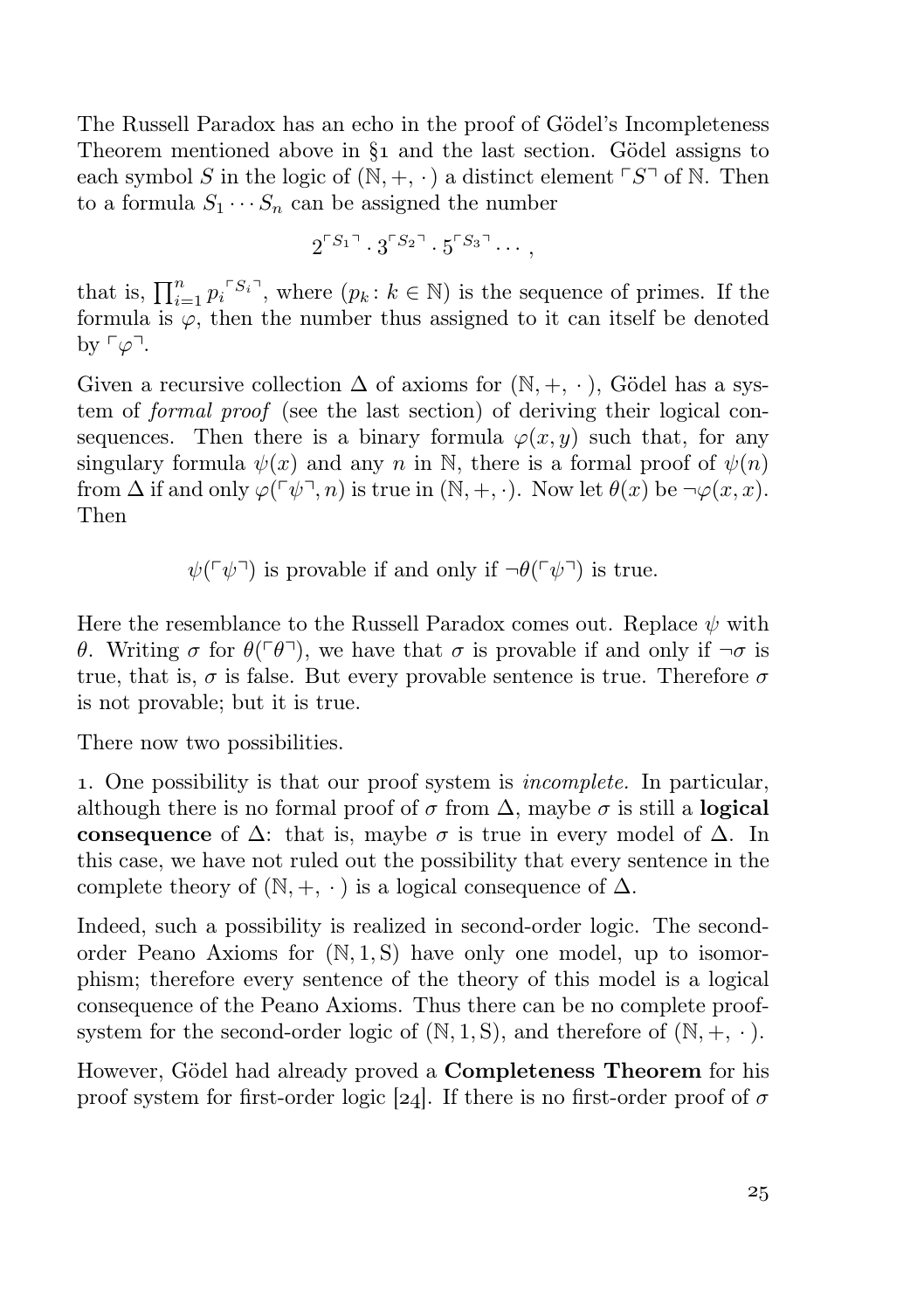from  $\Delta$ , then  $\sigma$  is not a logical consequence of  $\Delta$ . Therefore the second possibility must be realized:

2. Not all sentences in the first-order theory of  $(N, +, \cdot)$  are logical consequences of  $\Delta$ . The theory axiomatized by  $\Delta$  is not complete.

We have not gone through the details of what a recursive collection is, nor the derivation of  $\varphi(x, y)$  above. However, it is easier to carry out related arguments in set theory.

As an example, in set theory we establish the Undefinability of Truth. This is a theorem proved by Tarski  $[63, p. 247]$ , who notes his debt to Gödel. We can encode each formula  $\varphi$  now as a set  $\lceil \varphi \rceil$  in **V**. Suppose there were a singulary formula defining the collection of codes of all true sentences. Then there would be a singulary formula  $\varphi$  defining the collection of codes of all singulary formulas  $\psi$  such that  $\psi(\ulcorner \psi \urcorner)$  is false. In short,

 $\varphi(\ulcorner \psi \urcorner) \iff \neg \psi(\ulcorner \psi \urcorner).$ 

Now we really do have the Russell Paradox. Putting  $\varphi$  for  $\psi$  gives the contradiction.

#### Apollonius

Apollonius of Perga wrote eight books on conic sections. The last four were lost in the original Greek, perhaps because they were too difficult; any case, books V–VII do survive in Arabic translation.

I myself have spent much time only with Book I [1]. Here Apollonius assigns the names parabola, ellipse, and hyperbola to the conic sections: these are names that in Greek allude to the properties of the curves as sections of a cone. Students today are commonly told in textbooks that these curves can be obtained by cutting a cone; but a proof is rarely seen. A lovely geometrical account of the sections, with visual proofs, is given by Hilbert and Cohn-Vossen [33]; but this account uses *right* cones, like most other descriptions of conic sections as such. However, Apollonius shows that oblique cones can be used. He in effect derives our modern equations for the cones; these equations work in rectangular or oblique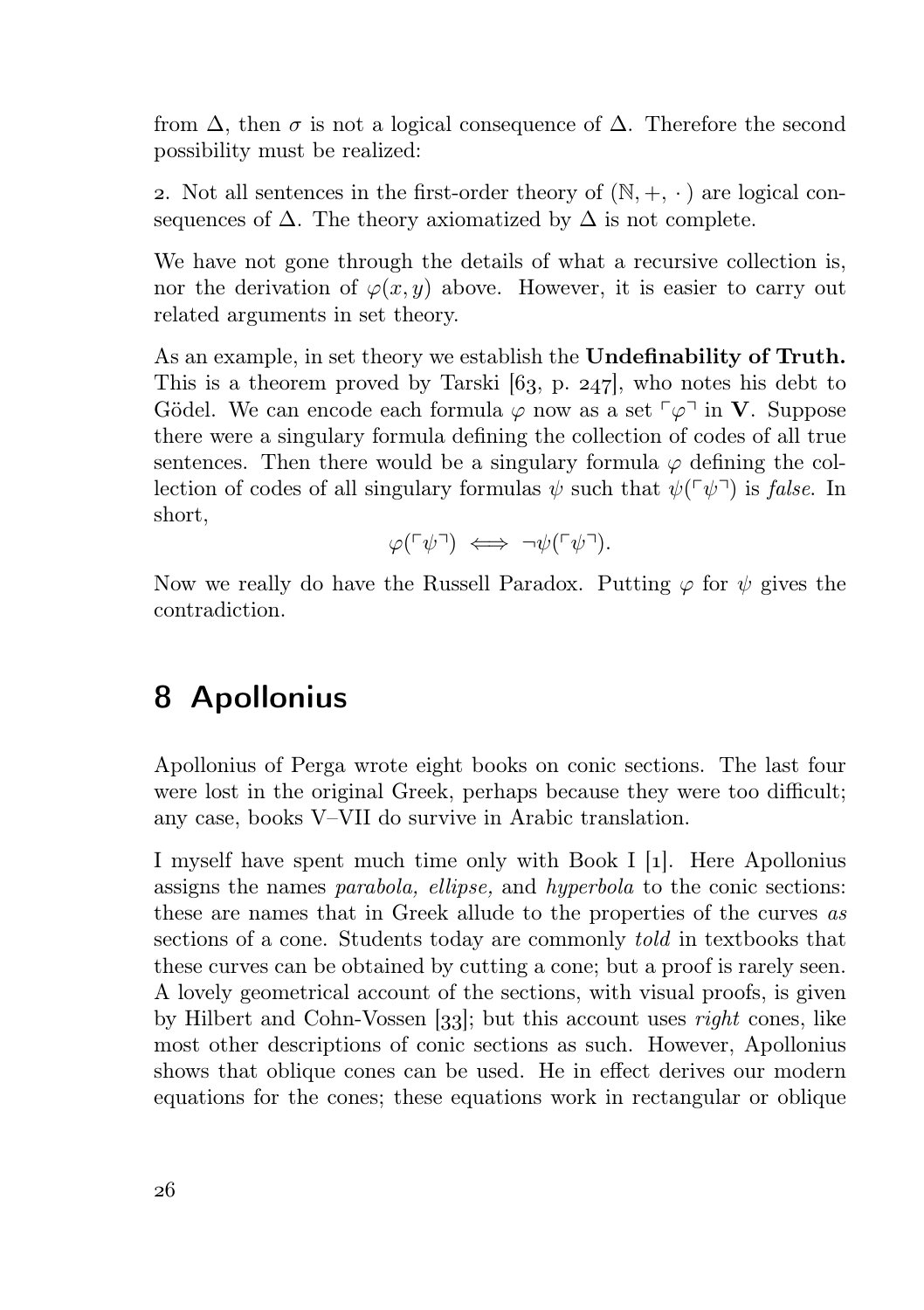coordinate systems. Then, given a curve satisfying one of the equations, he shows how to obtain a cone from which that curve can be cut.

In Rules for the Direction of the Mind  $[15]$ , Descartes suggests that the ancient mathematicians must have had some kind of algebra for discovering their theorems, but that they felt obliged to conceal it. I last worked through Book I of Apollonius for a course at the Nesin Mathematics Village in the summer of  $2008$ ; then I got the feeling that Descartes was probably not correct, but that Apollonius's geometric arguments really did show how Apollonius thought of things.

However, this is a point worth further investigation. Some historians read Apollonius, but probably few mathematicians: the reading is difficult, and our Cartesian methods of analysis seem to work more efficiently. And yet a good understanding of Apollonius might help prevent inaccurate generalizations about mathematics. I said in  $\S_1$  that most mathematics involves structures. This may be true today; but it makes little sense for ancient mathematics. And yet ancient mathematics is unquestionably mathematics, sometimes at the highest level.

## Euclid and Archimedes

Euclid is more commonly read than Apollonius, by mathematicians and others. The same may be true of Archimedes. In the last three summers at the Nesin Mathematics Village, I have taught a course that I called Non-standard Analysis. The title comes from the book of Abraham Robinson  $\left[\frac{57}{10}\right]$  that makes rigorous Leibniz's notion of infinitesimals in calculus. But I have found it worthwhile to go back further in history, to study Archimedes's use of infinitesimal methods, in the quadrature of the parabola for example  $[3, 64, 29]$ , or in showing that the surface of a sphere is equal to a circle whose radius is the diameter of the sphere  $[4]$ .

I have also worked through the construction of the real numbers from the natural numbers. I have aimed to make the construction as transparent as possible. Treatments of the construction that I know of, as in Landau  $[gq]$ or Spivak  $[61]$ , have the aim of satisfying the reader (and the writer) that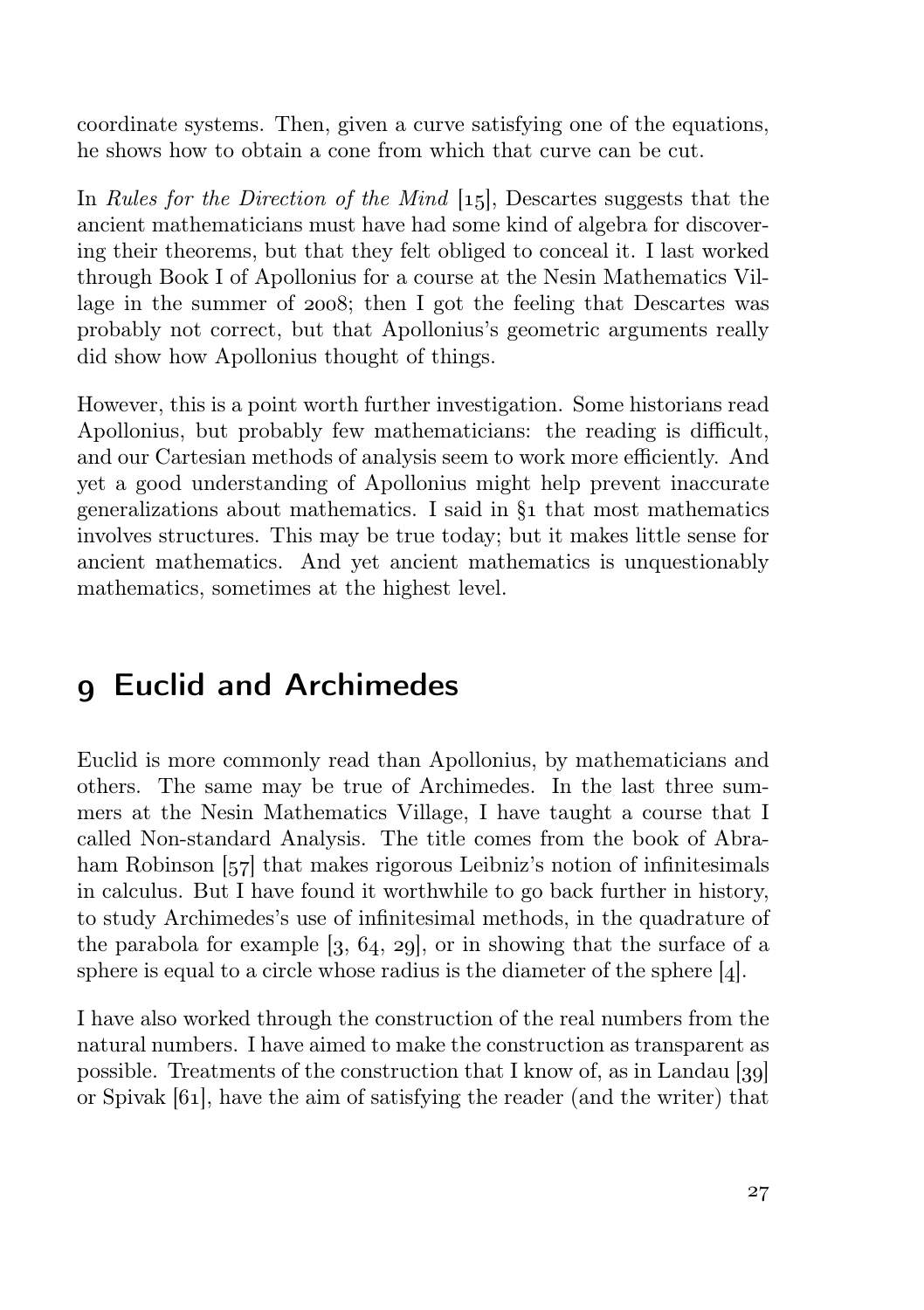$\mathbb R$  really exists. But in the spirit of Feynman ( $\delta$ 6 above), one can get more out of the construction.

For example, one can rediscover Hölder's theorem  $\left[35\right]$  that there is a unique complete densely ordered abelian group, namely  $(\mathbb{R}, +, <)$ ; and every archimedean ordered abelian group embeds in this. Hölder derives his results from considering *magnitudes* as used Book V of Euclid's *Ele*ments.

All of this has led to ongoing collaboration with Alexandre Borovik on constructions of  $\mathbb R$  and their possible generalizations. One observation is the following. There seem to be two standard constructions of R.

1. One is Dedekind's [13], whereby a real number is a set of rational numbers with an upper bound, but no maximum element, and containing every rational that is less than one of its elements. This construction uses only the ordering of  $\mathbb{O}$ , and so, first of all,  $(\mathbb{R}, \subseteq)$  is obtained as the **completion** of  $(\mathbb{Q}, \leq)$ . But  $\mathbb{Q}$  is also an abelian group, and this structure extends to R; likewise, the completion of every ordered abelian group has the structure of an abelian group, if and only if the ordered group is archimedean (this is part of Hölder's theorem).

2. The other standard construction of  $\mathbb R$  obtains it as the quotient of the ring of Cauchy sequences of Q by the maximal ideal of sequences convergent to 0. But this construction can be applied to any ordered field, even a non-archimedean one. In this case, the Cauchy sequences should have length equal to the cofinality of the field. (All Cauchy sequences shorter than this are eventually constant.) So this construction should be distinguished from Dedekind's.

## References

[] Apollonius of Perga, Conics. Books I–III, revised ed., Green Lion Press, Santa Fe, NM, 1998, Translated and with a note and an appendix by R. Catesby Taliaferro, With a preface by Dana Densmore and William H. Donahue, an introduction by Harvey Flaumenhaft, and diagrams by Donahue, Edited by Densmore. MR MR1660001 (2000d:01005)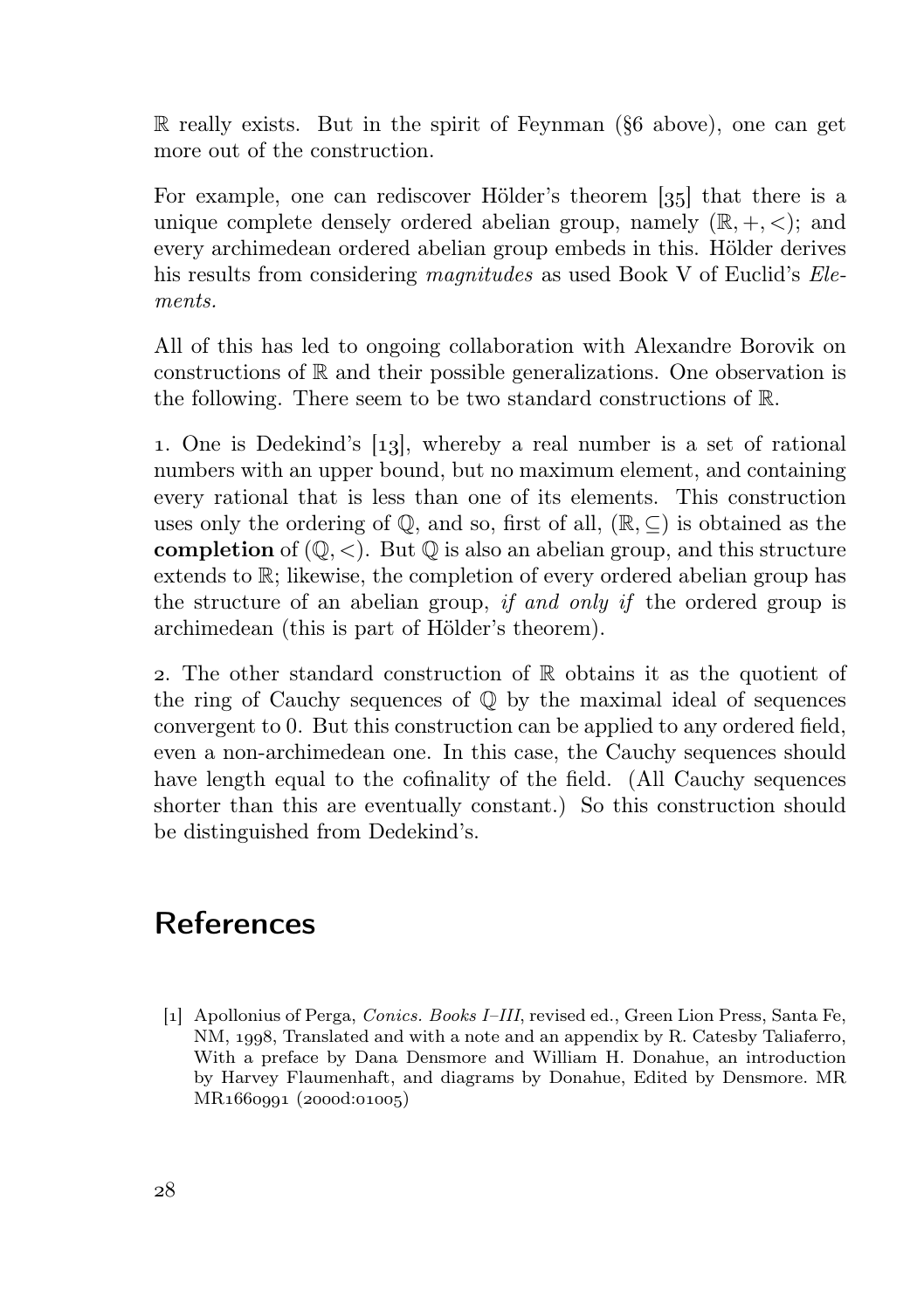- [2] Tom M. Apostol, *Mathematical analysis*, second ed., Addison-Wesley Publishing Co., Reading, Mass.-London-Don Mills, Ont., 1974. MR 49  $\#$ 9123
- [3] Archimedes, *The works of Archimedes*, Dover Publications Inc., Mineola, NY, 2002, Reprint of the  $1897$  edition and the  $1912$  supplement, Edited by T. L.  $Heath. MR MR<sub>2000</sub>800 (2005a:01003)$
- [4]  $\frac{1}{2}$ , The works of Archimedes. Vol. I, Cambridge University Press, Cambridge, 2004, The two books on the sphere and the cylinder, Translated into English, together with Eutocius' commentaries, with commentary, and critical edition of the diagrams by Reviel Netz. MR  $MR2093668$  ( $2005g:01006$ )
- [5] James Ax, The elementary theory of finite fields, Ann. of Math. (2)  $88$  (1968),  $239-271$ . MR MR0229613 (37  $\#5187$ )
- [6] John Baldwin, The impact of modern model theory on mathematics and philos $ophy$ , http://lumiere.ens.fr/~dbonnay/files/talks/baldwin.pdf, June 2010, slides of a talk at Philosophy and Model Theory, Université Paris Ouest Nanterre La Défense.
- [7] J. L. Bell and A. B. Slomson, *Models and ultraproducts: An introduction*, North-Holland Publishing Co., Amsterdam, 1969, reissued by Dover, 2006. MR  $MRo269486 (42 \#4381)$
- [8] Lenore Blum, *Differentially closed fields: a model-theoretic tour*, Contributions to algebra (collection of papers dedicated to Ellis Kolchin), Academic Press, New York, 1977, pp. 37–61. MR MR0491149 (58  $\#10415$ )
- [9] Alexandru Buium, *Arithmetic analogues of derivations*, J. Algebra  $\mathbf{198}$  (1997), no. 1, 290-299. MR 98k:12004
- [10] C. C. Chang and H. J. Keisler, *Model theory*, third ed., North-Holland Publishing Co., Amsterdam, 1990, first edition,  $1973$ , MR  $01C03026$
- [11] Chen Chung Chang, *On unions of chains of models*, Proc. Amer. Math. Soc. 10  $(1959), 120-127$ . MR MR0103812  $(21 \#2576)$
- [12] Zoé Chatzidakis and Ehud Hrushovski, Model theory of difference fields, Trans. Amer. Math. Soc. 351 (1999), no. 8, 2997-3071. MR 2000f:03109
- [13] Richard Dedekind, *Essays on the theory of numbers. I: Continuity and irra*tional numbers. II: The nature and meaning of numbers, authorized translation by Wooster Woodruff Beman, Dover Publications Inc., New York, 1963. MR  $MRo159773 (28 \#2989)$
- [14] Descartes, *The geometry of René Descartes*, Dover Publications, Inc., New York, , Translated from the French and Latin by David Eugene Smith and Marcia L. Latham, with a facsimile of the first edition of  $1637$ .
- [] , Règles pour la direction de l'esprit, Classiques de la philosophie, Le Livre de Poche, 2002, Traduction et notes par Jacques Brunschwig. Préface, dossier et glossaire par Kim Sang Ong-Van-Cung.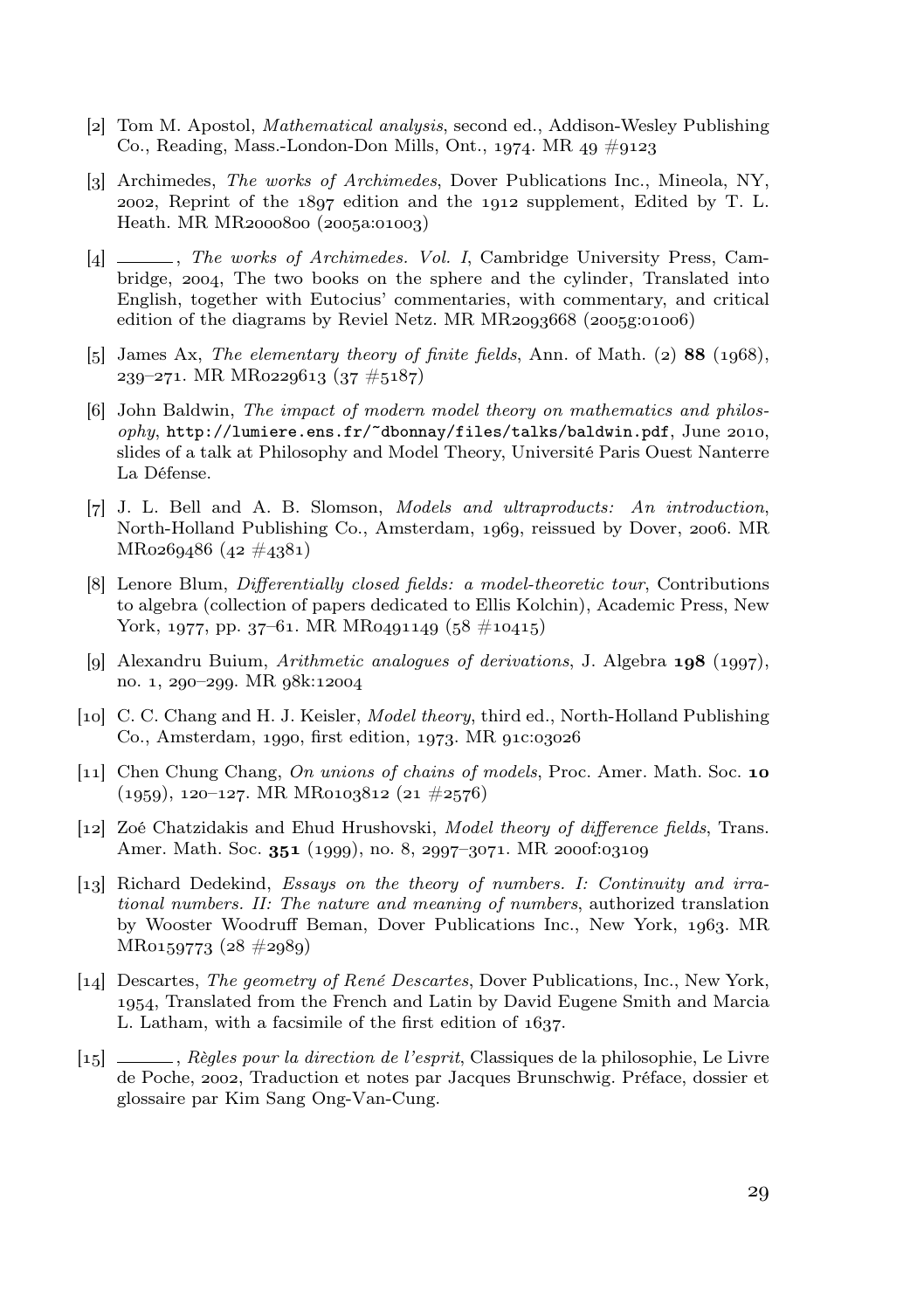- [] Jean-Louis Duret, Sur la théorie élémentaire des corps de fonctions, J. Symbolic Logic  $51$  (1986), no. 4, 948-956. MR MR865921 (88d:03066)
- [] , Équivalence élémentaire et isomorphisme des corps de courbe sur un corps algébriquement clos, J. Symbolic Logic  $57$  (1992), no. 3, 808–823. MR MR1187449 (94g:03073)
- [18] John Dyer-Bennet, A theorem on partitions of the set of positive integers, Amer. Math. Monthly  $47$  (1940), 152-154. MR MR0001234 (1,201b)
- [19] Paul Eklof and Gabriel Sabbagh, *Model-completions and modules*, Ann. Math. Logic  $\mathbf{z}$  (1970/1971), no. 3, 251–295. MR MR0277372 (43 #3105)
- [20] Herbert B. Enderton, A mathematical introduction to logic, Academic Press, New York, 1972. MR MR0337470  $(49 \#2239)$
- [21] Euclid, *Euclid's Elements*, Green Lion Press, Santa Fe, NM, 2002, All thirteen books complete in one volume, the Thomas L. Heath translation, edited by Dana Densmore. MR  $MR_{1932864}$  (2003):01044)
- [22] Richard P. Feynman, 'Surely you're joking, Mr. Feynman!', W.W. Norton & Company, New York and London, 1985, Adventures of a Curious Character; as told to Ralph Leighton; edited by Edward Hutchings.
- [23] Carl Friedrich Gauss, *Disquisitiones arithmeticae*, Springer-Verlag, New York, , Translated into English by Arthur A. Clarke, revised by William C. Waterhouse.
- [24] Kurt Gödel, *The completeness of the axioms of the functional calculus of logic*  $(1930a)$ , From Frege to Gödel (Jean van Heijenoort, ed.), Harvard University Press,  $1976$ , pp.  $582-91$ .
- $[25]$  , On formally undecidable propositions of principia mathematica and related systems I  $(1931)$ , From Frege to Gödel (Jean van Heijenoort, ed.), Harvard University Press,  $1976$ , pp.  $596-616$ .
- [26] Bradd Hart, Ehud Hrushovski, and Michael C. Laskowski, The uncountable spectra of countable theories, Ann. of Math. (2)  $152$  (2000), no. 1, 207–257. MR 1702205 (2002a:03063)
- [27] Bradd Hart and Michael C. Laskowski, A survey of the uncountable spectra of  $countable$  theories, Algebraic model theory (Toronto, ON,  $1996$ ), NATO Adv. Sci. Inst. Ser. C Math. Phys. Sci., vol. 496, Kluwer Acad. Publ., Dordrecht, 1997. pp.  $107-118$ . MR  $1481440$  (990:03053)
- [28] Robin Hartshorne, Algebraic geometry, Springer-Verlag, New York, 1977, Graduate Texts in Mathematics, No. 52. MR MR0463157 (57  $\#3116$ )
- [29] Thomas L. Heath (ed.), The Method of Archimedes recently discovered by Heiberg: A supplement to The Works of Archimedes  $1897$ , University Press, Cambridge, UK, 1912.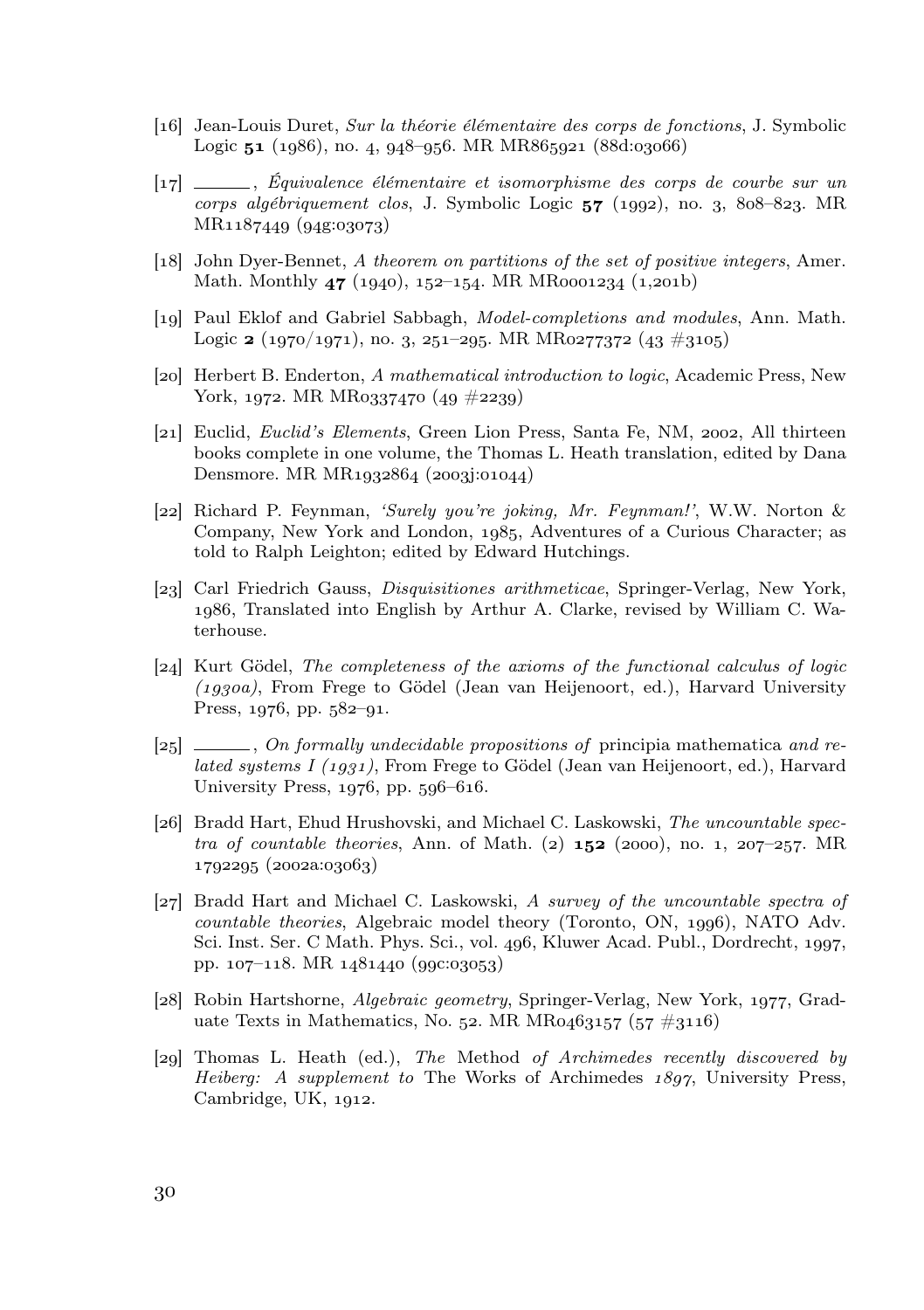- [30] Leon Henkin, *The completeness of the first-order functional calculus*, J. Symbolic Logic  $14$  (1949), 159–166. MR MR0033781 (11,487d)
- $[31]$  , On mathematical induction, Amer. Math. Monthly  $67$  (1960), 323–338. MR MR0120156 (22  $\#10913$ )
- [32] Jean-Claude Herz, *Pseudo-algèbres de Lie. I*, C. R. Acad. Sci. Paris 236 (1953).  $1935-1937$ . MR MR0055323 (14,1057c)
- [33] D. Hilbert and S. Cohn-Vossen, Geometry and the imagination, Chelsea Publishing Company, New York, N. Y., 1952, Translated by P. Neményi. MR  $MR0046650$  $(13,766c)$
- [34] Wilfrid Hodges, *Model theory*, Encyclopedia of Mathematics and its Applications, vol. 42, Cambridge University Press, Cambridge, 1993. MR 94e:03002
- [35] Otto Hölder, *The axioms of quantity and the theory of measurement*, J. Math. Psych.  $40$  (1996), no. 3, 235-252, Translated from the 1901 German original and with notes by Joel Michell and Catherine Ernst, With an introduction by Michell. MR MR1423724 (98c:00001)
- [36] Thomas W. Hungerford,  $Algebra$ , Graduate Texts in Mathematics, vol. 73, Springer-Verlag, New York,  $1980$ , Reprint of the  $1974$  original. MR MR600654  $(82a:00006)$
- [37] Özcan Kasal, *Model theory of derivation spaces*, Ph.D. thesis, Middle East Technical University, Ankara, February 2010.
- [38] Piotr Kowalski, *Derivations of the Frobenius map*, J. Symbolic Logic  $\tau$ **0** (2005), no. 1, 99-110. MR MR2119125 (2005m:03069)
- [30] Edmund Landau, Foundations of analysis. The arithmetic of whole, rational, irrational and complex numbers, third ed., Chelsea Publishing Company, New York, N.Y., 1966, translated by F. Steinhardt; first edition 1951; first German publication,  $1929$ . MR  $12,397$ m
- [40] Jerzy Łoś and Roman Suszko, On the extending of models  $(IV)$ : Infinite sums of models, Fund. Math.  $44$  (1957), 52-60. MR MR0089813 (19,724c)
- [41] Angus Macintyre, On existentially complete Lie algebras, Notices of the AMS  $21$  $(1974)$ , no. 3, A–379, Preliminary report.
- [42]  $\frac{[42]}{[42]}$ , Generic automorphisms of fields, Ann. Pure Appl. Logic 88 (1997). no.  $2-3$ ,  $165-180$ , Joint AILA-KGS Model Theory Meeting (Florence, 1995). MR 99c:03046
- $[43]$  Tracey McGrail, The model theory of differential fields with finitely many commuting derivations, J. Symbolic Logic  $65$  (2000), no. 2, 885–913. MR 2001h:03066
- [44] Michael Morley, *Categoricity in power*, Trans. Amer. Math. Soc.  $114$  (1965),  $514 - 538$ , MR MR0175782 (31  $\#58$ )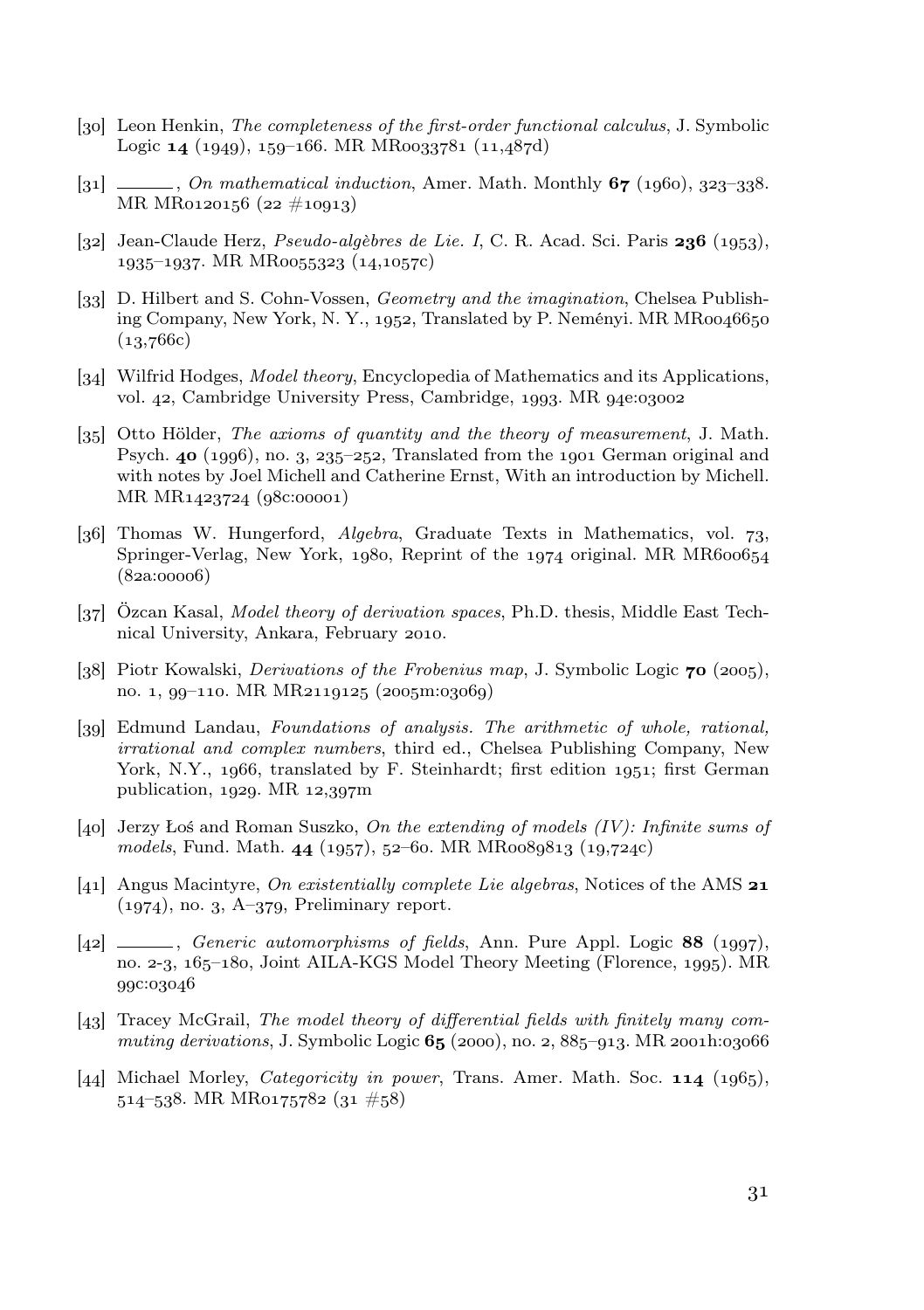- [45] Richard S. Palais, *The cohomology of Lie rings*, Proc. Sympos. Pure Math., Vol. III, American Mathematical Society, Providence, R.I.,  $1961$ , pp.  $130-137$ . MR  $MRo125867 (23 \#A3164)$
- [46] Giuseppe Peano, The principles of arithmetic, presented by a new method  $(1889)$ . From Frege to Gödel (Jean van Heijenoort, ed.), Harvard University Press, 1976. pp. 83-97.
- [47] David Pierce, Function fields and elementary equivalence, Bull. London Math. Soc.  $31$  (1999), no. 4, 431-440. MR 2001a:03080
- [48] , Differential forms in the model theory of differential fields, J. Symbolic Logic 68 (2003), no. 3, 923-945. MR 2 000 487
- [49] , Geometric characterizations of existentially closed fields with operators, Illinois J. Math.  $48$  (2004), no. 4, 1321-1343. MR MR2114160
- $[50]$  \_\_\_\_, Fields with several commuting derivations, ArXiv e-prints (2007).
- [51] , Model-theory of vector-spaces over unspecified fields, Arch. Math. Logic 48 (2009), no. 5, 421-436. MR MR2505433
- $[52] \quad \underline{\hspace{1cm}}$ , Numbers, ArXiv e-prints  $(2011)$ .
- [53] David Pierce and Anand Pillay, A note on the axioms for differentially closed fields of characteristic zero, J. Algebra  $204$  (1998), no. 1,  $108-115$ . MR 99g:12006
- [54] George S. Rinehart, *Differential forms on general commutative algebras*, Trans. Amer. Math. Soc. 108 (1963), 195-222. MR MR0154906 (27  $\#4850$ )
- $[55]$  Abraham Robinson, On the concept of a differentially closed field, Bull. Res. Council Israel Sect. F 8F (1959), 113-128 (1959). MR MR0125016 (23  $\#A$ 2323)
- [56] Complete theories, second ed., North-Holland Publishing Co., Amsterdam,  $1977$ , With a preface by H. J. Keisler, Studies in Logic and the Foundations of Mathematics, first published 1956. MR MR0472504  $(57 \#12202)$
- [57] , Non-standard analysis, Princeton Landmarks in Mathematics, Princeton University Press, Princeton, NJ, 1996, Reprint of the second  $(1974)$  edition, With a foreword by Wilhelmus A. J. Luxemburg. MR  $MR_{1373196}$  (96j:03090)
- [58] Julia Robinson, *Definability and decision problems in arithmetic*, J. Symbolic Logic  $\mathbf{14}$  (1949), 98–114. MR  $\mathrm{0031446}$  (11,151f)
- [59] Bertrand Russell, Letter to Frege (1902), From Frege to Gödel (Jean van Heiienoort, ed.), Harvard University Press,  $1976$ , pp.  $124-5$ .
- [60] Michael F. Singer, *Model theory of partial differential fields: from commuting to* noncommuting derivations, Proc. Amer. Math. Soc.  $135$  (2007), no. 6, 1929–1934  $(electronic)$ . MR MR2286106  $(2007m:03077)$
- [61] Michael Spivak, Calculus. end ed., Berkeley, California: Publish or Perish, Inc.  $XIII$ ,  $647$  pp.,  $1080$  (English).